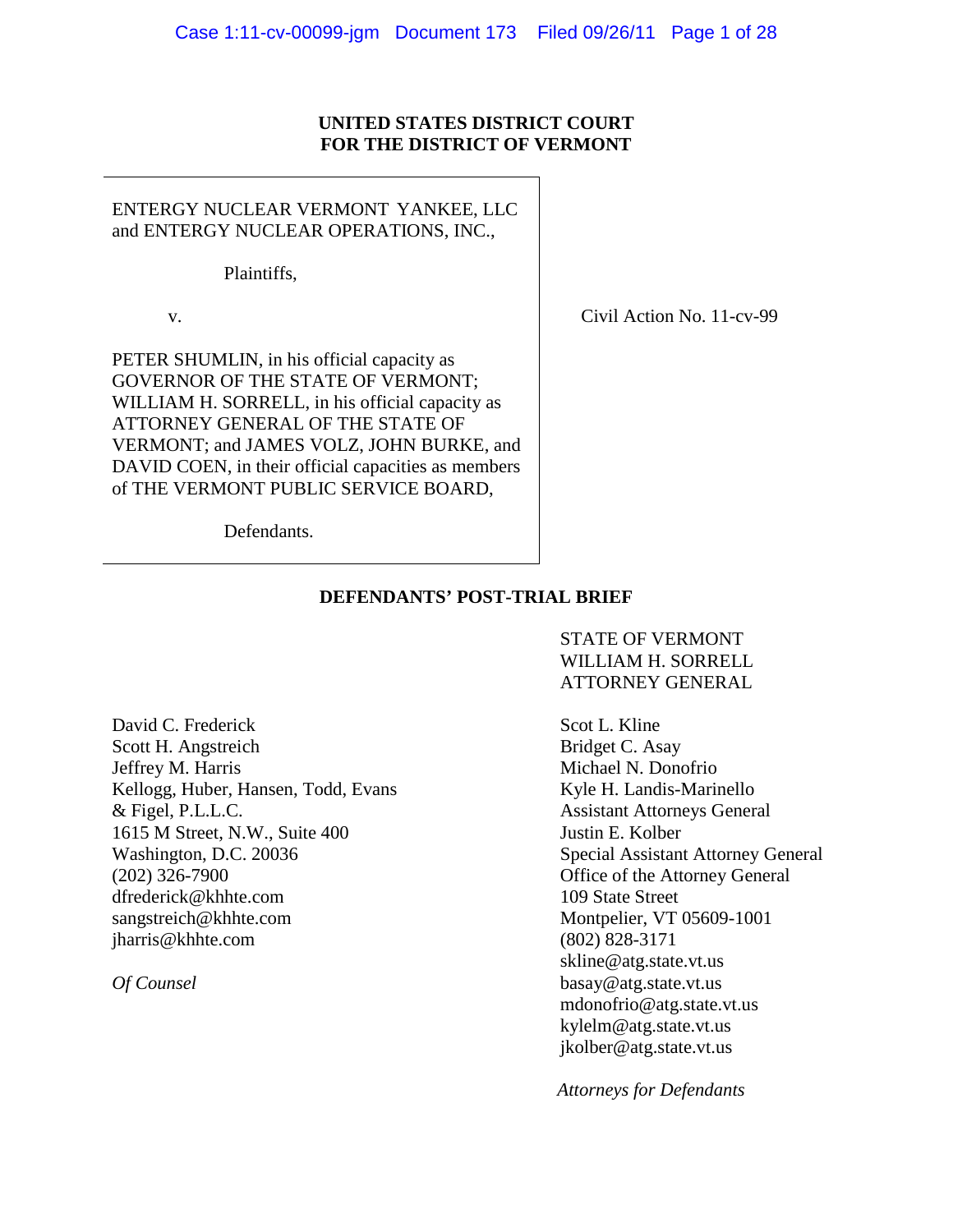## **TABLE OF CONTENTS**

|      | Page                                                                                                                                                                                                                                     |
|------|------------------------------------------------------------------------------------------------------------------------------------------------------------------------------------------------------------------------------------------|
|      |                                                                                                                                                                                                                                          |
| Ι.   | Legislative text is dispositive, not the alleged motivations of individual legislators, and<br>the challenged statutes further legitimate, non-preempted state purposes 1                                                                |
|      | A. Under binding precedent, the preemption inquiry focuses on the challenged law's<br>actual effects and avowed purpose, not the motivations of individual legislators  1                                                                |
|      | B. The statutory purposes for Acts 74, 160, and 189 are legitimate, plausible, and                                                                                                                                                       |
|      | C. The fact that ENVY is a merchant generator in no way undermines the State's                                                                                                                                                           |
| II.  | The Court should not rely on ENVY's piecemeal presentation of the legislative record,<br>particularly where ENVY's assertions are contradicted by its own documents  7                                                                   |
|      |                                                                                                                                                                                                                                          |
|      | 1.<br>ENVY's portrayal of a tidy, single-purpose legislative process cannot be<br>reconciled with the dynamic, wide-ranging, "inherently chaotic" process<br>that actually unfolds as legislators consider scores of bills over multiple |
|      | ENVY relies on selected statements from the available record to draw<br>2.<br>unfounded, sweeping conclusions of legislative pretext  10                                                                                                 |
|      | B. ENVY's contemporaneous documents, including Mr. Hébert's 2010 internal memo,<br>contradict ENVY's assertion that the Vermont Legislature was driven by safety                                                                         |
| III. | The State has not violated the Federal Power Act or the Dormant Commerce Clause  13                                                                                                                                                      |
|      |                                                                                                                                                                                                                                          |
|      |                                                                                                                                                                                                                                          |
| IV.  |                                                                                                                                                                                                                                          |
|      |                                                                                                                                                                                                                                          |
|      |                                                                                                                                                                                                                                          |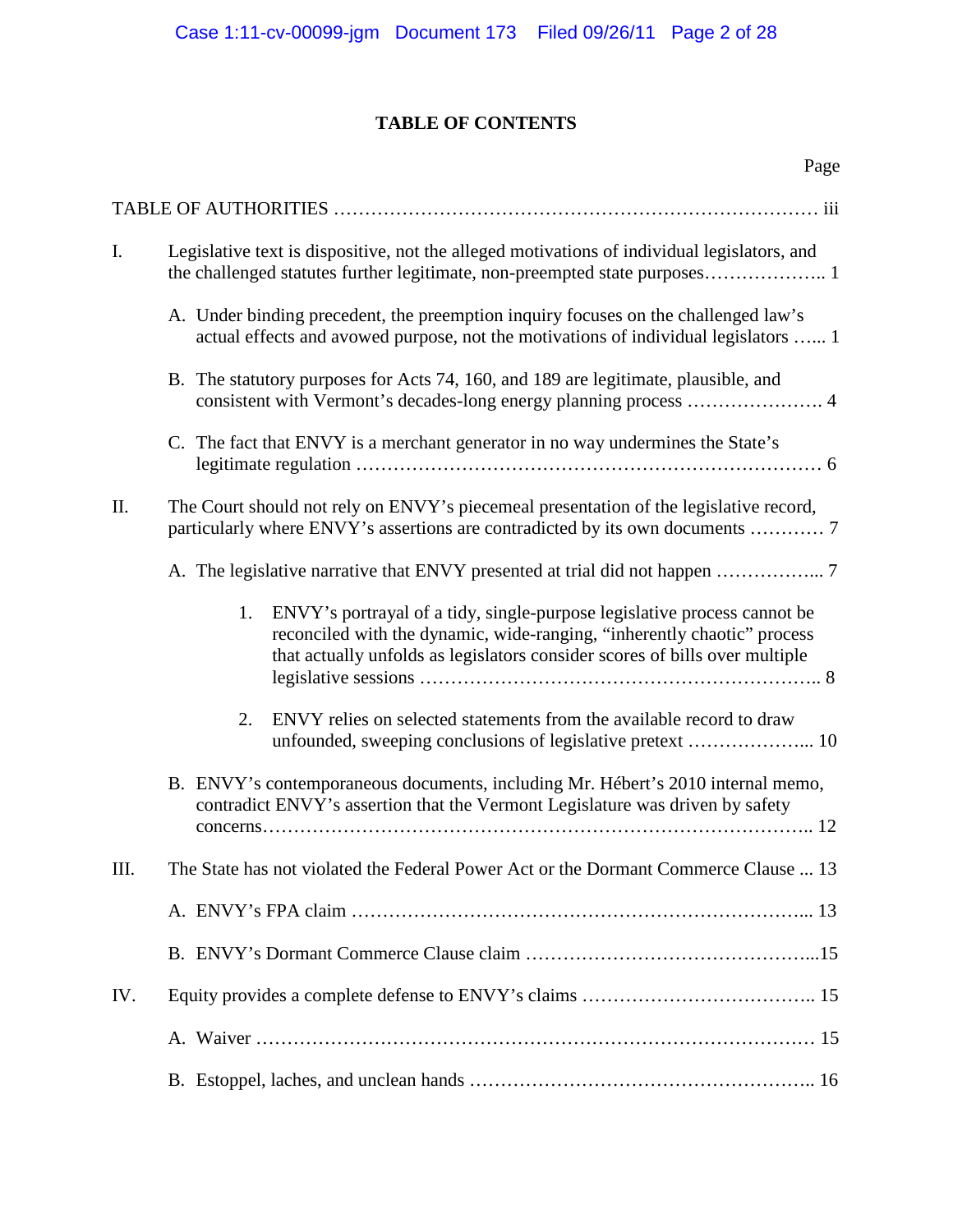| V. | A decision by the Court invalidating Acts 74, 160, and 189 would not affect other,                                                                                                                                                              |                                                                                                                                                                                   |  |  |
|----|-------------------------------------------------------------------------------------------------------------------------------------------------------------------------------------------------------------------------------------------------|-----------------------------------------------------------------------------------------------------------------------------------------------------------------------------------|--|--|
|    |                                                                                                                                                                                                                                                 | A. ENVY is subject to PSB jurisdiction, see Vt. Stat. Ann. tit. 30, § 203, and accordingly                                                                                        |  |  |
|    |                                                                                                                                                                                                                                                 | B. Because $\S 248(e)(2)$ was added by a separate enactment in Act 160, it is severable                                                                                           |  |  |
|    |                                                                                                                                                                                                                                                 | C. If the Court invalidates the provision of Act 74 that adds Vt. Stat. Ann. tit. 10, § 6522,<br>that holding would not affect the pre-existing, separate provisions of Title 10, |  |  |
|    | D. ENVY has continuing obligations under the 2002 MOU, the 2005 MOU, and other<br>agreements with the State and is subject to regulation by other state agencies,<br>including the Department of Health and the Agency of Natural Resources  19 |                                                                                                                                                                                   |  |  |
|    |                                                                                                                                                                                                                                                 | E. The Court should not attempt to direct or limit the proceedings of the PSB under                                                                                               |  |  |
|    |                                                                                                                                                                                                                                                 | 20                                                                                                                                                                                |  |  |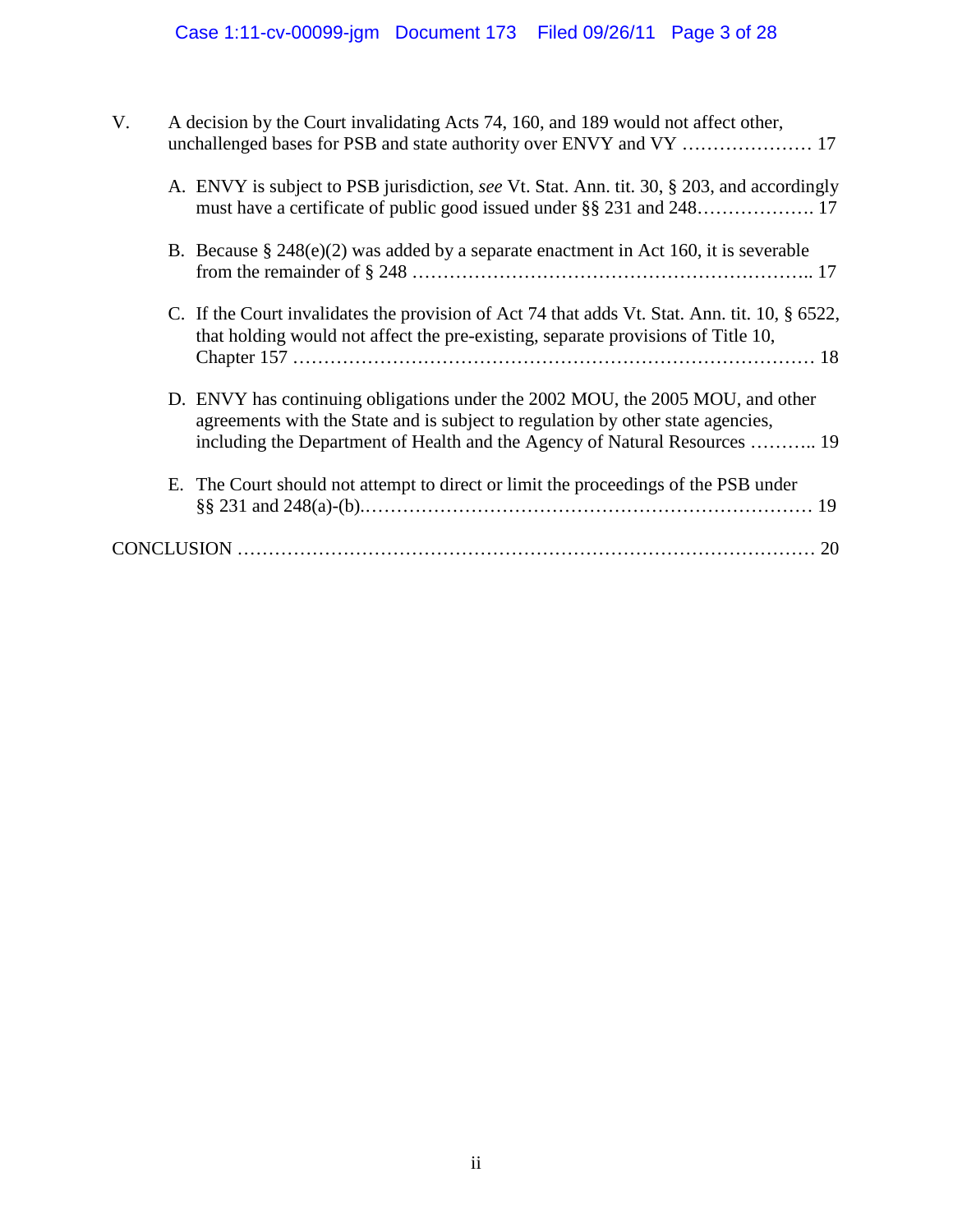## **TABLE OF AUTHORITIES**

# **CASES**

| Bath Petroleum Storage, Inc. v. Sovas, 155 Fed. Appx. 23 (2d Cir. 2005)15        |
|----------------------------------------------------------------------------------|
| Brown-Forman Distillers Corp. v. N.Y. State Liquor Auth., 476 U.S. 573 (1986)15  |
|                                                                                  |
|                                                                                  |
|                                                                                  |
|                                                                                  |
| Dorado Beach Hotel Corp. v. Union de Trabajadores, 959 F.2d 2 (1st Cir. 1992)15  |
| Dresser Indus. v. Underwriters at Lloyd's of London, 106 F.3d 494 (3d Cir. 1997) |
|                                                                                  |
|                                                                                  |
|                                                                                  |
| Fla. E. Coast Ry. Co. v. City of W. Palm Beach, 266 F.3d 1324 (11th Cir. 2001)3  |
|                                                                                  |
|                                                                                  |
| Greater N.Y. Metro. Food Council v. Giuliani, 195 F.3d 100 (2d Cir. 1999)2, 3    |
|                                                                                  |
|                                                                                  |
|                                                                                  |
|                                                                                  |
|                                                                                  |
|                                                                                  |
|                                                                                  |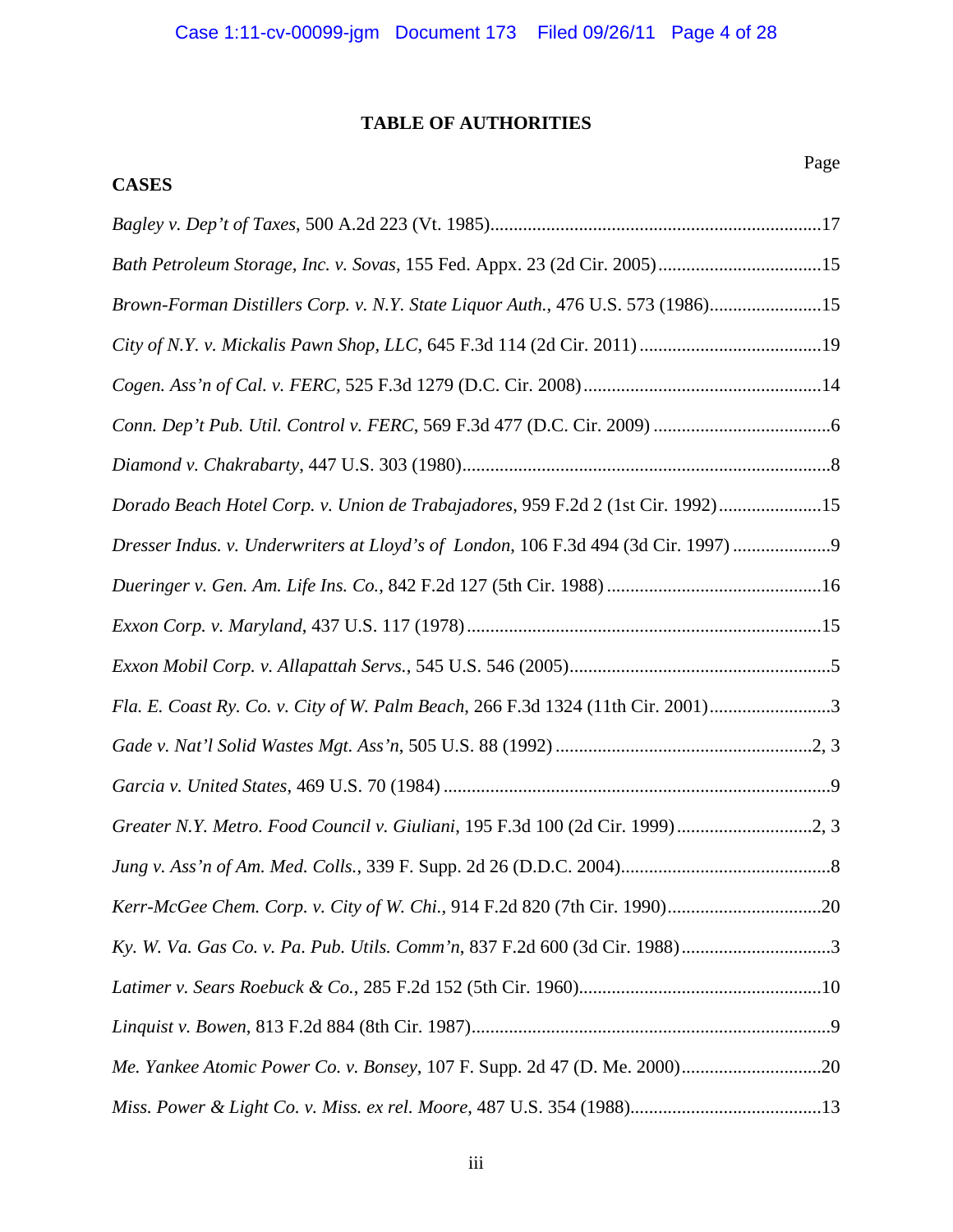| Nash Metal Ware Co. v. Council of the City of N.Y., No. 400331/06, 2006 WL 3849065 |  |
|------------------------------------------------------------------------------------|--|
|                                                                                    |  |
| Pacific Gas & Elec. Co. v. State Energy Res. Conserv. & Dev. Comm'n, 461 U.S. 190  |  |
|                                                                                    |  |
|                                                                                    |  |
|                                                                                    |  |
|                                                                                    |  |
|                                                                                    |  |
|                                                                                    |  |
|                                                                                    |  |
|                                                                                    |  |
|                                                                                    |  |

# **CONSTITUTIONS, STATUTES, BILLS, AND REGULATIONS**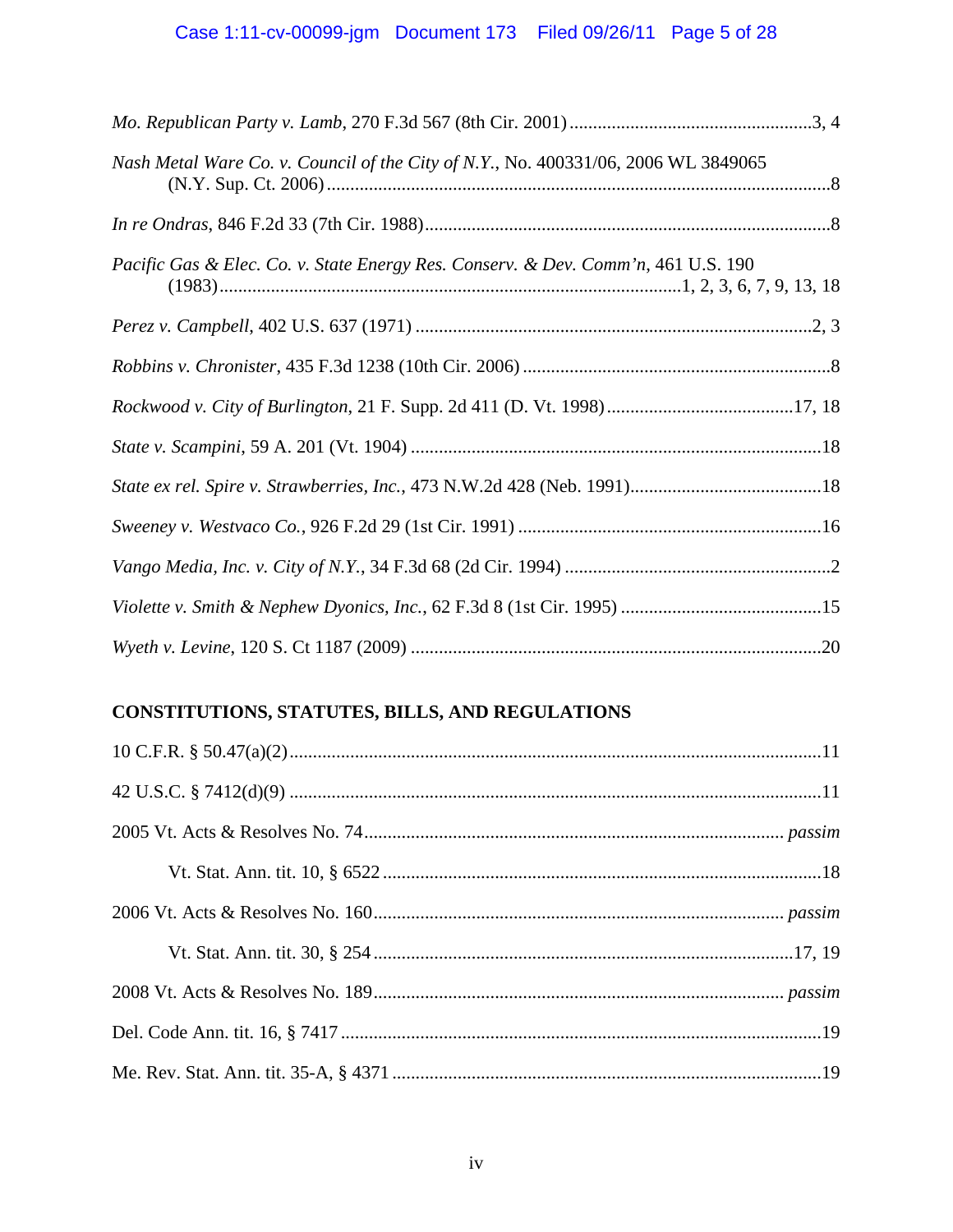# Case 1:11-cv-00099-jgm Document 173 Filed 09/26/11 Page 6 of 28

## **OTHER MATERIALS**

| Defendants' Legislative History Appendix (App.) (Docs. 143-2, 143-3, 143-4), with cited<br>portions corresponding to the following Exhibits: 1130-1136, 1138, 1139, 1140, 1145-<br>1148, 1151, 1155-1157, 1159, 1160, 1168-1171, 1173, 1174, 1176, 1177, 1180-1182, |  |
|---------------------------------------------------------------------------------------------------------------------------------------------------------------------------------------------------------------------------------------------------------------------|--|
|                                                                                                                                                                                                                                                                     |  |
|                                                                                                                                                                                                                                                                     |  |
| Senate Journals (S.J.) and House Journals (H.J.), <i>available at</i> http://www.leg.state.vt.us/                                                                                                                                                                   |  |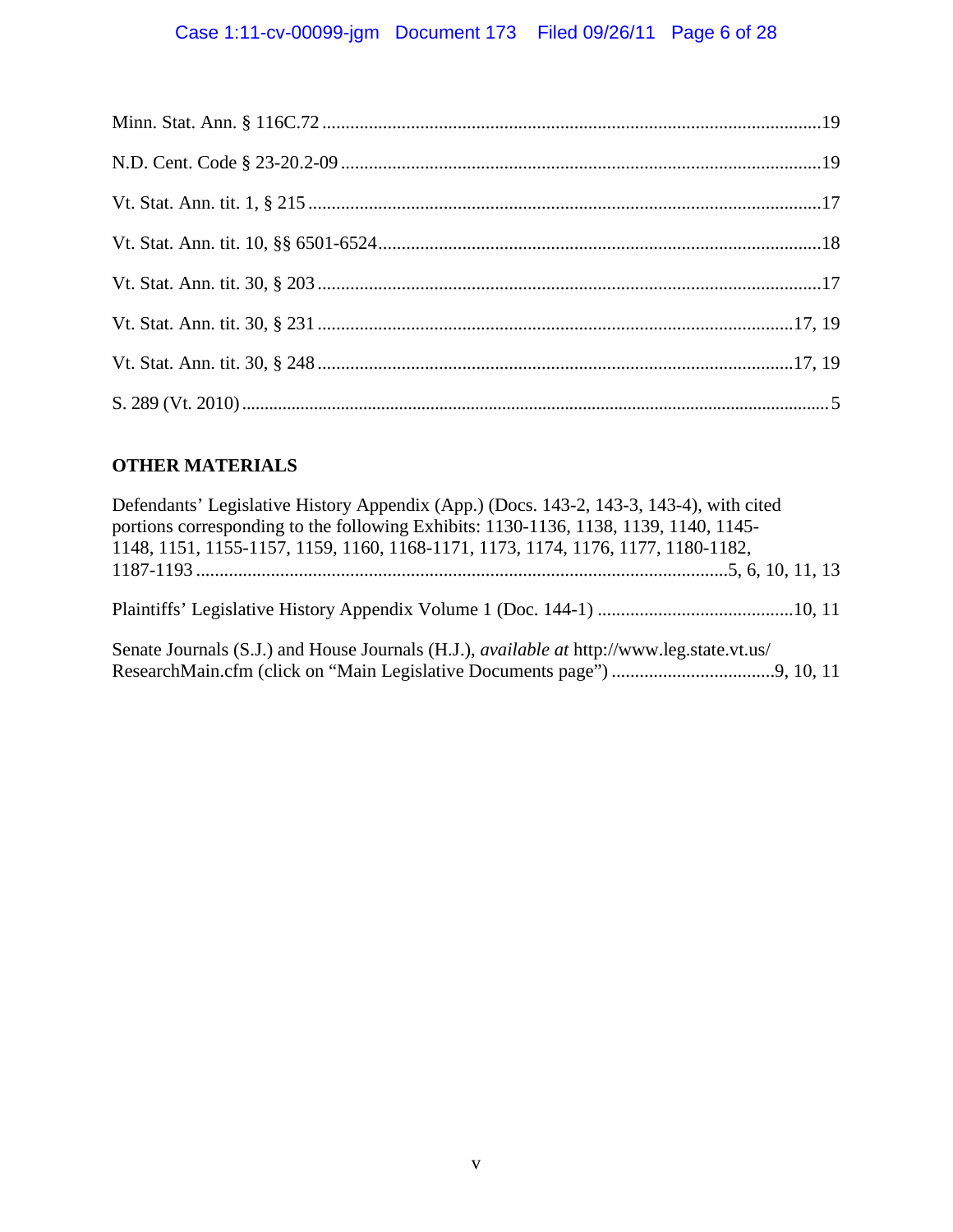### Case 1:11-cv-00099-jgm Document 173 Filed 09/26/11 Page 7 of 28

Acts 74, 160, and 189 address legitimate, non-preempted state interests and accomplish a result—not allowing VY's continued operation beyond its original state approval—that is permissible under federal law. ENVY's preemption claim turns entirely on its view that the Court should disregard the statutes and instead attempt to discern the motivations of individual legislators by reviewing fragmented legislative history drawn from years of proceedings. ENVY is wrong about the preemption inquiry, and its summary of the legislative record is incomplete and flawed. Applying the proper standard, the Court should uphold Vermont's laws.

### **I. Legislative text is dispositive, not the alleged motivations of individual legislators, and the challenged statutes further legitimate, non-preempted state purposes.**

**A. Under binding precedent, the preemption inquiry focuses on the challenged law's actual effects and avowed purpose, not the motivations of individual legislators.** ENVY urges the Court to disregard the express purposes of Acts 74 and 160, and instead search through legislative history for evidence of legislators' "true" or "actual" purpose. That focus on uncovering evidence of pretext based on the subjective motivations of individual legislators is foreclosed by *PG&E*. There, the Supreme Court accepted California's "avowed economic purpose" for its moratorium and expressly refused—despite some discussion of safety in the legislative history—to "become embroiled in attempting to ascertain California's true motive." *Pacific Gas & Elec. Co. v. State Energy Res. Conserv. & Dev. Comm'n*, 461 U.S. 190, 216 (1983). While an authoritative committee report presented to all legislators might help *confirm* a statute's "avowed purpose," *PG&E* did not suggest that legislative history can be used to *refute* that purpose. To the contrary, as the Court explained, "inquiry into legislative motive" is "often an unsatisfactory venture." *Id.* "What motivates one legislator to vote for a statute is not necessarily what motivates scores of others to enact it." *Id*. The inquiry is "particularly pointless" where, as here, the state may "refus<sup>[e]</sup> on economic grounds to issue certificates of public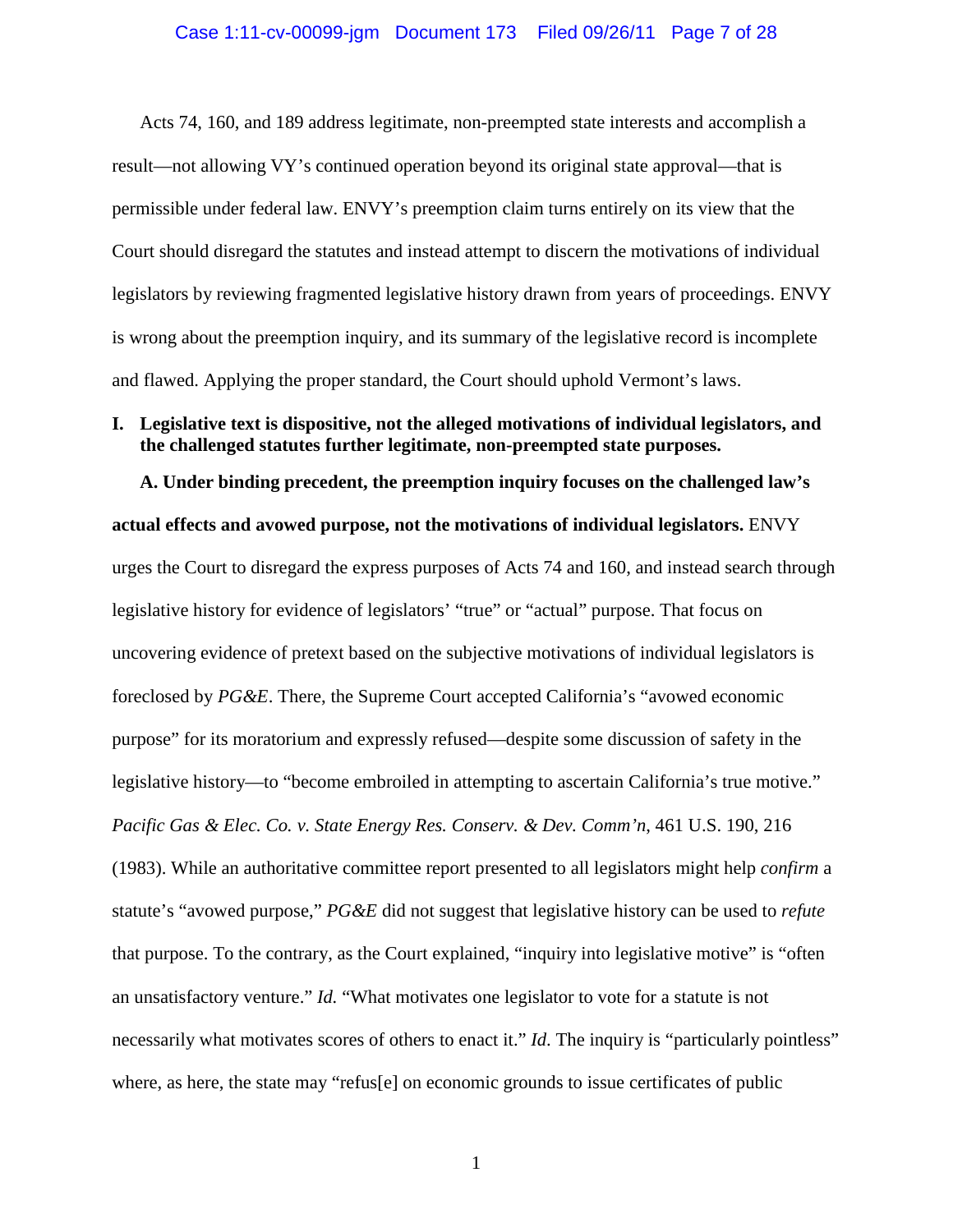### Case 1:11-cv-00099-jgm Document 173 Filed 09/26/11 Page 8 of 28

convenience in individual proceedings." *Id*. The Supreme Court's refusal in *PG&E* to inquire into the motives of legislators applies with equal force here, and is binding on this Court.

ENVY cites several cases to convince the Court that, despite *PG&E*, it should engage in this unwarranted exercise here. These cases provide no basis for departing from *PG&E*, however, because they addressed state statutes that had the *effect* of actually conflicting with federal law. *See Gade v. Nat'l Solid Wastes Mgt. Ass'n*, 505 U.S. 88, 107-08 (1992) (Court looked beyond "professed purpose" of challenged state statute because it "directly, substantially, and specifically regulate[d]" matters committed to federal regulators); *id.* at 107 (whatever the purpose of the state law, "preemption analysis cannot ignore the effect of the challenged state action"); *Vango Media, Inc. v. City of N.Y.*, 34 F.3d 68, 73 (2d Cir. 1994) (finding that "effect" of challenged state law was to "educate the public as to the adverse health risks of smoking," which was a task Congress reserved exclusively to the federal government); *Greater N.Y. Metro. Food Council v. Giuliani*, 195 F.3d 100, 108 (2d Cir. 1999) (statute's "effect" was "clearly" an intrusion into exclusively federal matters in the same manner as *Vango Media* statute). Nothing in these rulings suggests that a statute *without* a preempted effect can be invalidated based on the allegedly impermissible motivations of the individual legislators who voted for that law.

Proof that the reasoning in these cases is not applicable here is found right in *PG&E.* The passage that ENVY cites from *Gade* and *Greater New York* is a quotation from *Perez v. Campbell*, 402 U.S. 637, 651-52 (1971). The *PG&E* petitioners cited the same passage from *Perez*, Pet'r's Br., 1982 WL 957209, at \*33, but the Supreme Court held that the reasoning in *Perez* did not provide a basis for rejecting California's "avowed" purpose or finding preemption:

Petitioners correctly cite *Perez v. Campbell* . . . for the proposition that state law may not frustrate the operation of federal law simply because the state legislature in passing its law had some purpose in mind other than one of frustration. In *Perez*, however, unlike this case, there was an actual conflict between state and federal law. . . . Only if there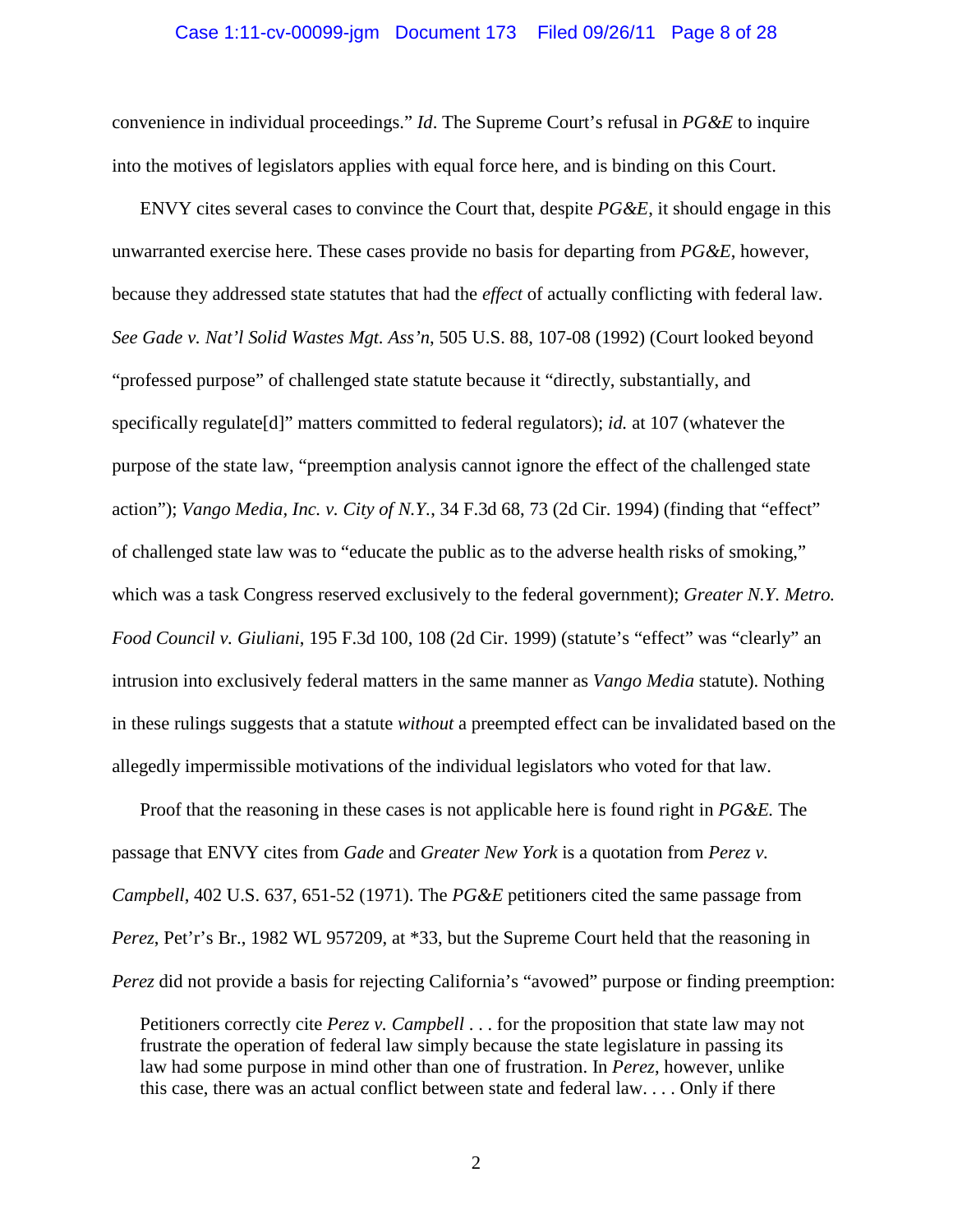were an actual conflict between [California's law] and the Atomic Energy Act, such that adherence to both were impossible or the operation of state law frustrated accomplishment of the federal objective, would *Perez* be apposite.

*PG&E*, 461 U.S. at 216 n.28. Here, as in *PG&E*, there is no "actual conflict" between the challenged state laws and the Atomic Energy Act. As previously explained, the Atomic Energy Act allows states to prevent continued operations of nuclear power plants. Doc. 143 at 7-8; Doc. 39 at 8-13; Exs. 1369 & 1370 (NRC preparing for possible VY closure). Thus, *Perez*—and cases citing it like *Gade* and *Greater New York*—are not "apposite." *PG&E*, 461 U.S. at 216 n.28.

Decisions from other circuits confirm that ENVY's attempt to rely on the motivations of individual legislators should be rejected. The Eleventh Circuit has emphasized that a court's sole task in a preemption case is to "determine the extent to which the *actual effects* of the local regulation interfere with the intended functioning of the federal law." *Fla. E. Coast Ry. Co. v. City of W. Palm Beach*, 266 F.3d 1324, 1339 n.12 (11th Cir. 2001) (emphasis added). Even if city officials had a "hostile motivation" for enacting the challenged laws, that fact is irrelevant so long as there is "no frustration of the federal objective" through the state law's provisions. *Id*. The court thus rejected preemption challenges to zoning and licensing ordinances despite statements by city officials suggesting impermissible purposes. *Id.* at 1339.

The Third Circuit has also held—in the public-utility-regulation context—that "the remarks of individual legislators cannot be binding as to legislative intent," and that "[t]he motivation of particular members of the state legislature does not render a valid statute invalid." *Ky. W. Va. Gas Co. v. Pa. Pub. Utils. Comm'n*, 837 F.2d 600, 616 (3d Cir. 1988). The Eighth Circuit has similarly emphasized that a state statute "is constitutional if there is objective evidence of facts sufficient to render that statute valid, even if those facts were not operating subjectively in the minds of the legislators to motivate them when they enacted that statute." *Mo. Republican Party v. Lamb*, 270 F.3d 567, 570 (8th Cir. 2001). Any other rule "would prove unworkable" because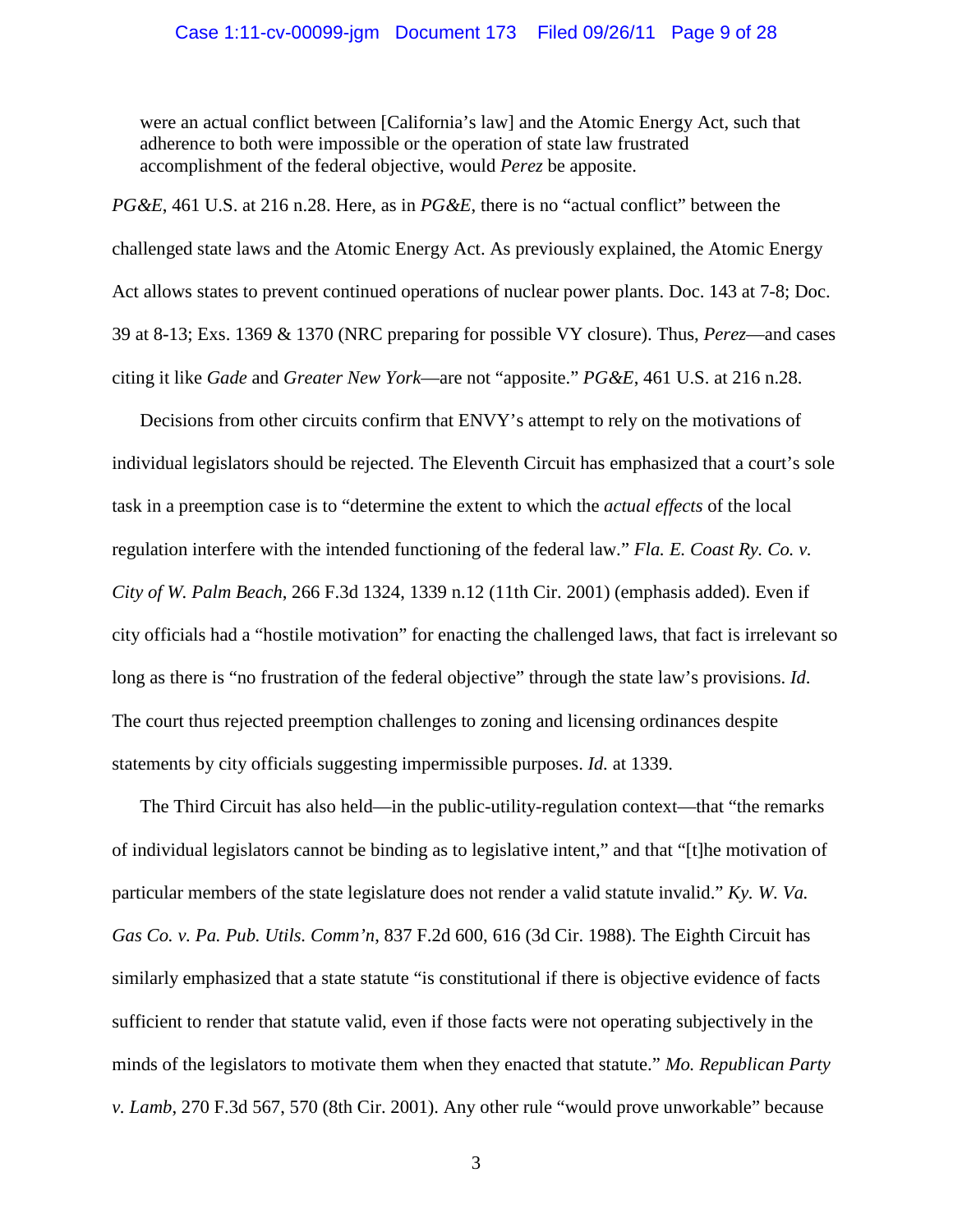#### Case 1:11-cv-00099-jgm Document 173 Filed 09/26/11 Page 10 of 28

"the minds of legislators are largely unknowable, individual legislators have various motives for voting the same way on the same bill, and legislative history is nonexistent in many states." *Id*.

**B. The statutory purposes for Acts 74, 160, and 189 are legitimate, plausible, and consistent with Vermont's decades-long energy planning process.** The record dispels ENVY's assertion that the laws' purposes are "so implausible as to necessarily be pretextual." Doc. 4-1 at 23. Dr. Steinhurst explained that Vermont has long pursued the "goal of a sustainable energy future," Tr. 183; that cost, reliability, energy efficiency, a diverse energy portfolio, and the promotion of renewable, environmentally sound energy sources have for decades been part of Vermont's energy plans and legislation, Tr. 182-86, 190-92, 202-03, 206-09, 211-21, Exs. 1340- 46; and that the Legislature has taken a "[v]ery hands-on," "intense" and "detailed" approach to energy policy, "concerned with long-range policy objectives," Tr. 182, 187, 219-21. Dr. Steinhurst further gave unrebutted testimony that legislators reasonably could be concerned that renewing VY's CPG would conflict with these longstanding goals. Tr. 223-24. The "sheer size" of the plant and difficulty for new sources to compete with it, given its sunk costs, would "hamper[]" efforts to "advance diversification" and "renewable energy," and have a "dampening effect on the development of alternatives," while closing it would make it easier to promote energy diversity and sustainable resources. *Id.* This is true regardless of VY's status as a merchant generator or whether Vermont utilities buy any power from VY.

Mr. Bradford similarly explained that states regulate nuclear plants with respect to economics, reliability, energy planning, land use, and aesthetics, and that other states have made decisions in these areas that have led to the closing or cancellation of nuclear power plants. Tr. 428, 437-39, 442-43, 445-46, 456-57. States have legitimate interests in these areas as well as in promoting renewable, environmentally sustainable energy sources, and in the economic and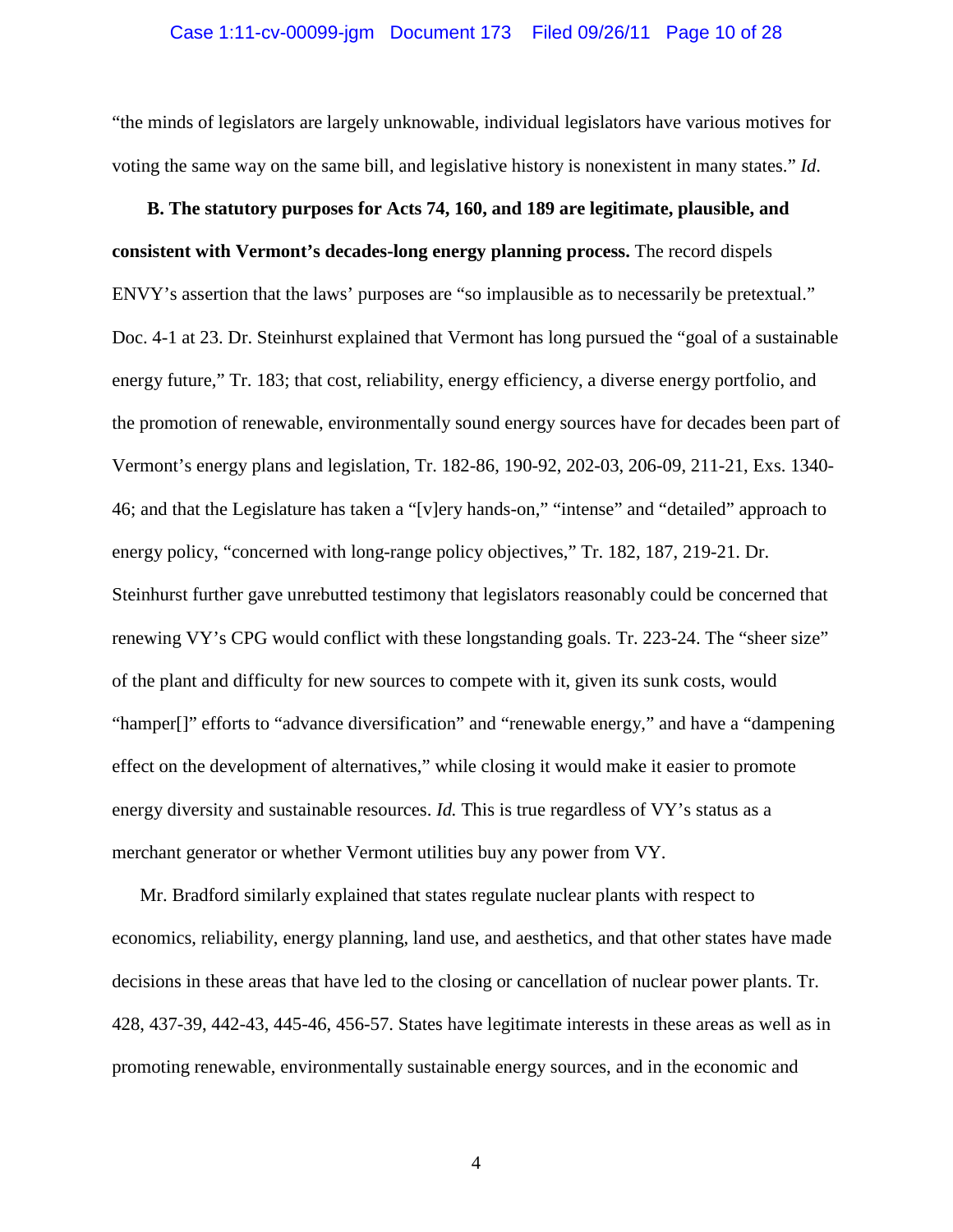land-use issues relating to long-term storage of nuclear waste. Tr. 475-76.

ı

ENVY agrees that the State's interests in energy planning and promoting renewable energy are not preempted, but counters unpersuasively that the State's interests are "theoretical." Tr. 611. There is nothing theoretical about the statutory purposes debated and adopted by the Legislature. As the Supreme Court has "repeatedly held, the authoritative statement is the statutory text, not the legislative history or any other extrinsic material." *Exxon Mobil Corp. v. Allapattah Servs.*, 545 U.S. 546, 568 (2005). And ENVY is simply wrong to assert that the legislative record of the State's interests is "silen[t]." Tr. 23. The State has provided relevant excerpts for Act 74,<sup>[1](#page-10-0)</sup> Act 160,<sup>[2](#page-10-1)</sup> and Act 189,<sup>[3](#page-10-2)</sup> as well as for the Senate's vote on S.289.<sup>[4](#page-10-3)</sup> Also, House Speaker Smith described his legitimate, non-preempted concerns in 2010, Tr. 292-96—

<span id="page-10-0"></span><sup>&</sup>lt;sup>1</sup> Legislator statements: App. 52:20-53:4 (trust and transparency); 55:13-56:17 (not safety); 60:4-11 (renewables); 60:19-25, 61:20-25, 62:9-21 (federal role on spent fuel); 64:17-65:16 (energy planning); 125:25-127:20 (not safety); 129:13-22 (aesthetics); 136:19-137:4 (economics and renewables). Other testimony: App. 131:7-132:18 (energy diversity); 140:4-141:1 (explaining jurisdiction). ENVY agreed to the legislative role: App. 75:17-22; 82:2-8; 84:5-17; 85:3-87:3.

<span id="page-10-1"></span><sup>&</sup>lt;sup>2</sup> Senate floor debate: App. 160:14-161:13 (not safety); 163:19-25 (energy planning); 165:24 (renewables); 167:11-14, 169:1-2 (economics). Committee hearings: App. 172:13-25 (energy planning); 175-177 (reliability); 187:19-189:19 (economics of long-term spent-fuel storage); 193-194:7 (reliability); 215:15-25 (not safety); 232:15-19 (legislator on preemption); 233 (legislator on electric policy); 234:8-19 (legislative counsel on proper state role); 236:24-237:13 (energy policy); 239:21-23 (legislator on state role).

<span id="page-10-2"></span> $3^3$  Committee of Conference: App. 269:23, 271:4 (reliability and economics). Senate floor debate: App. 276:4-13, 284:12-23 (reliability and economics); 287:10-21 (not safety); 295:11-17 (economics); 289:16-22, 297:2-8, 299:10-17 (energy planning). Committee hearings: App. 313:4-9, 318:22-320:22 (not safety); 306:1-16, 333:6-12, 338:22-25, 340:8-25, 351:10-16, 352:15-353:16 (NRC).

<span id="page-10-3"></span><sup>4</sup> App. 405:10-19, 427:18-22, 434:6-16, 435:1-436:2, 440:19-441:15 (renewables and energy policy); 378:22-379:1, 395:16-396:5 (reliability); 490-494 (economics); 382:15-384:21, 399:12- 400:15, 401:7-12, 426:9-13, 467 (economics of PPA); 371:17-23, 374:23-376:25, 377:6-15, 379:7-11, 381:7-382:9, 384:24-385:6, 400:20-401:6, 401:13-402:8, 402:9-403:15, 427:23- 428:19, 436:24-437:8, 449:7-9, 453:14-19, 455:5-20, 460:19-461:24 (economics of Enexus, long-term spent-fuel storage, and decommissioning and greenfielding); 379:7-11, 381:25-382:9, 385:7-9, 404:5-16, 436:6-23, 463:25-464:5, 464:20-465:10, 469:12-21 (trust and transparency).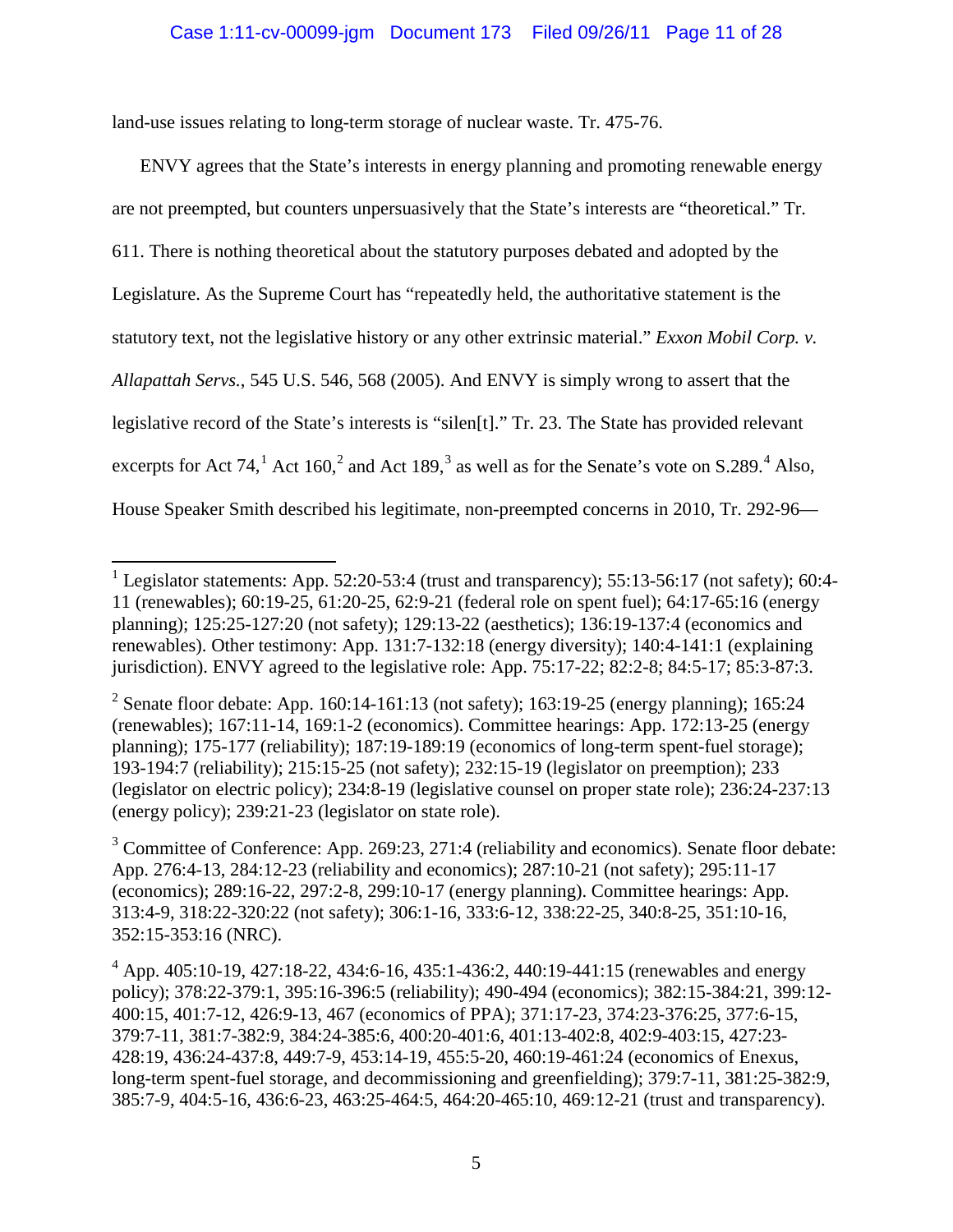### Case 1:11-cv-00099-jgm Document 173 Filed 09/26/11 Page 12 of 28

concerns that are consistent with the record for S.289 and ENVY's documents, *see infra* 12-13. [5](#page-11-0)

### **C. The fact that ENVY is a merchant generator in no way undermines the State's**

**legitimate regulation.** While FERC regulates the terms and conditions of wholesale power sales, FERC does not regulate generating facilities. States do. *Conn. Dep't Pub. Util. Control v. FERC*, 569 F.3d 477, 481 (D.C. Cir. 2009) (FPA prohibits FERC from regulating facilities; states decide to allow new facilities or retire existing ones); *see also* Tr. 461-64.

ENVY's repeated incantation of "don't buy power from us," Tr. 622, is an about-face from what ENVY told legislators for years. ENVY touted its power-purchase agreement (PPA) as a commitment to Vermont and a basis for being part of Vermont's energy future *after* 2012 repeatedly telling legislators a PPA was imminent.  $E.g., Exs.$  1273 at 1; 1366 at  $\P\P$  1 & 8; 1240; 1380 at 30:1-7, 57:20-58:4; 1208; App. 75:3-11. ENVY told the Legislature in 2005 that VY would be part of the State's energy mix post-2012 pursuant to a PPA. App. 109 (Thayer: "The important point here is that, if we talk about operation beyond 2012 . . . we would be talking to Vermont distribution companies about power contracts after 2012."); App. 84. The Legislature's reasonable assumption that VY would supply power to Vermont if it continued to operate post-2012 provides substantial further support for the State's legitimate, non-preempted concerns with plant reliability, economics, energy planning and other matters. *See also* Tr. 475 (reasonable to believe ENVY would sell power into Vermont if it operated post-2012). And even if the Legislature was mistaken, or if other options were available for promoting the Legislature's legitimate goals, that does not mean that the Legislature had a preempted purpose. Essentially,

ı

<span id="page-11-0"></span><sup>5</sup> Even if the Court were to find mixed motives, there is no preemption. The *PG&E* Court found "both safety and economic aspects to the nuclear waste issue," 461 U.S. at 196, and yet still held that there was no preemption so long as the state law had "a" non-safety rationale. *Id.* at 213. The *PG&E* Court also summarily dismissed the argument that contemporaneous related statutes that expressly addressed nuclear safety "taint[ed]" the law under review. *Id.* at 216 & n.27.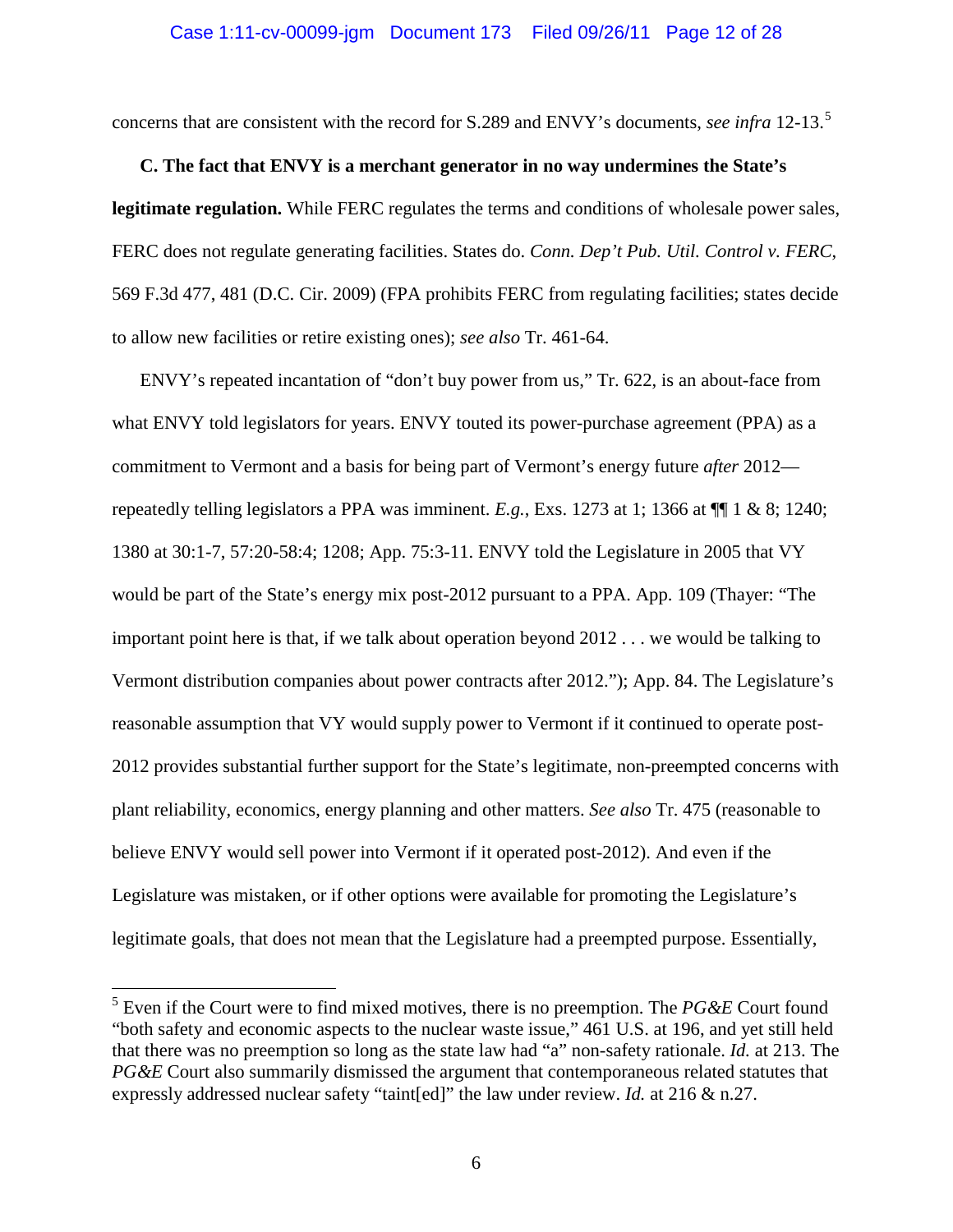### Case 1:11-cv-00099-jgm Document 173 Filed 09/26/11 Page 13 of 28

ENVY asks this Court not only to ignore the statutes' stated purposes, but also to consider a new policy argument that was never raised at the time the laws were passed and hold that this new policy argument provides a basis for rejecting the rationales that legislators actually relied upon.

ENVY's present position also contrasts sharply with what it told the PSB when it purchased VY. ENVY recognized then that a PPA with Vermont utilities was relevant to PSB review. Ex. 1018 at 14. ENVY correctly argued to the PSB, citing *PG&E*, that the State was not preempted from considering "need, reliability, cost and other related state concerns," and agreed that a future proceeding on a new CPG would be "similar in scope" to the sale docket. *Id.* at 13. In the sale docket, the PSB relied on ENVY's PPA with Vermont utilities and addressed other economic and energy planning matters, including decommissioning. Ex. 378 at 38-43, 120-21, 156. ENVY made these arguments about the scope of state authority over post-2012 operations *knowing* VY was a merchant generator. Nowhere in its filings did ENVY say that VY's merchant generator status limited state authority. ENVY was right in 2002 and is wrong now. Particularly given the PSB's reliance on positions taken by ENVY in approving the 2002 sale, the Court should not allow ENVY to use its merchant generator status to avoid state regulation.

### **II. The Court should not rely on ENVY's piecemeal presentation of the legislative record, particularly where ENVY's assertions are contradicted by its own documents.**

The Court should not accept ENVY's invitation to hunt through the legislative record for a "true motive." Not only does *PG&E* foreclose that approach, but indeed a closer examination of the record confirms *PG&E*'s conclusion that such an inquiry is "pointless." 461 U.S. at 216.

**A. The legislative narrative that ENVY presented at trial did not happen.** The Court should reject ENVY's depiction of the legislative history of the challenged statutes as a single linear narrative driven by a hidden safety agenda. In fact, the legislative process simultaneously incorporates a wide array of fact- and policy-driven agendas and cannot possibly be reduced to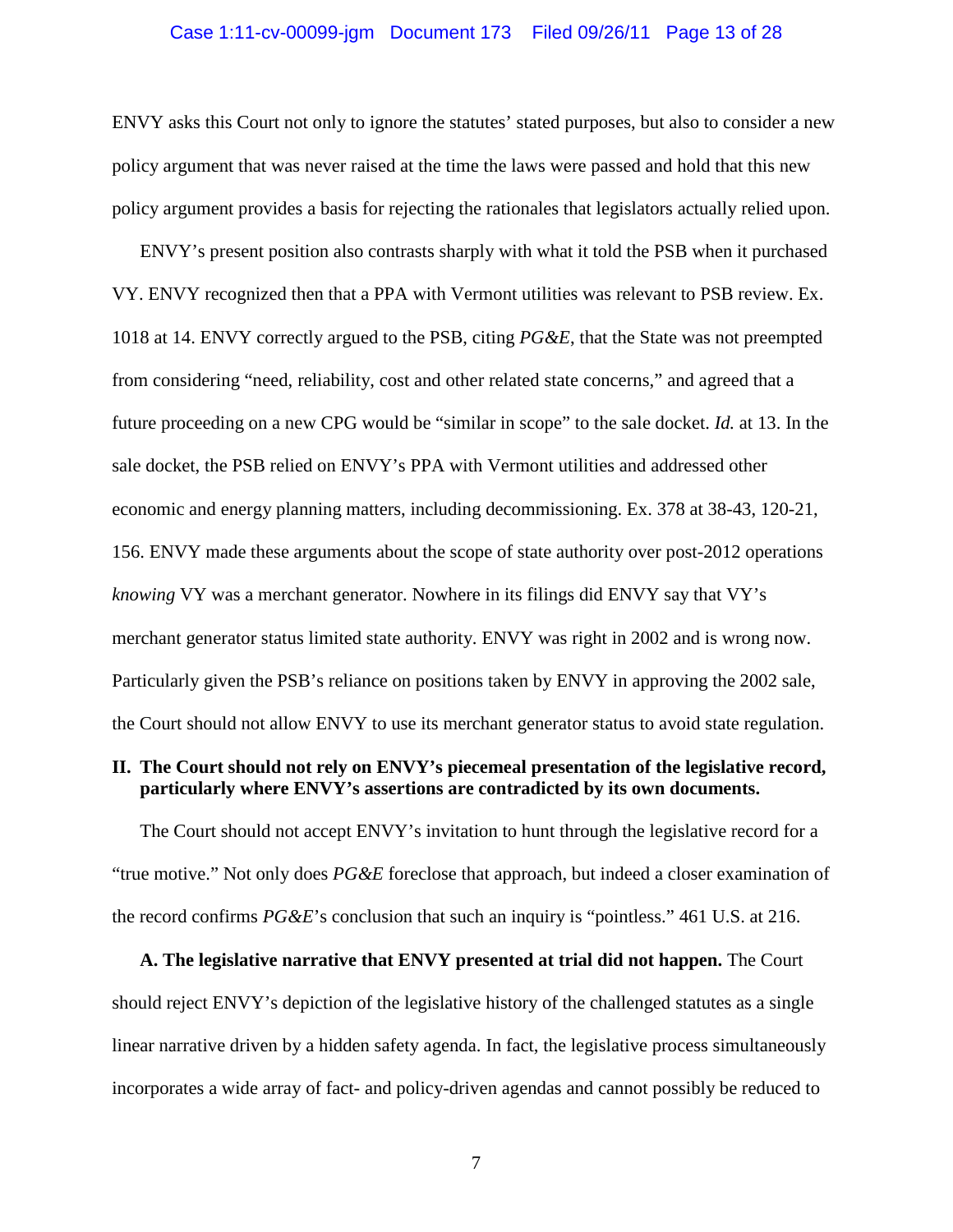#### Case 1:11-cv-00099-jgm Document 173 Filed 09/26/11 Page 14 of 28

or characterized by any single narrative or purpose. ENVY's careful selection and compilation of relatively few statements, many by non-legislators, to try to show that legislators held a uniform, nefarious purpose over the course of years is not the real story.

**1. ENVY's portrayal of a tidy, single-purpose legislative process cannot be reconciled with the dynamic, wide-ranging, "inherently chaotic" process that actually unfolds as legislators consider scores of bills over multiple legislative sessions.** The "text book model" of all legislators sitting through full debates and understanding the issues "bears little resemblance to reality," as legislators in fact miss debates, fail to read materials, and regularly come and go during proceedings. *Nash Metal Ware Co. v. Council of the City of N.Y.*, No. 400331/06, 2006 WL 3849065, at \*13 (N.Y. Sup. Ct. 2006); *accord, e.g.*, *Jung v. Ass'n of Am. Med. Colls.*, 339 F. Supp. 2d 26, 40 (D.D.C. 2004). This reality has led courts to note that "laws may be better not observed in their making," and to reject the kind of inquiry into intent that ENVY proposes here: "What the law is and what the legislative body meant must be determined after the fact, by the Court from the official text of the actions of the body, and not from an inquiry into the unexpressed intent . . . ." *Nash*, 2006 WL 3849065, at \*13; *see also, e.g.*, *In re Ondras*, 846 F.2d 33, 36 (7th Cir. 1988) ("[L]egislative compromise often produces a legislative work product whose internal logic is less than perfect."). The Tenth Circuit has similarly held that "legislative preferences do not pass unfiltered into legislation" but instead the laws that emerge from the "rough and tumble of the legislative process" may reflect, for instance, "unrecorded compromise" or "unknowable strategic behavior." *Robbins v. Chronister*, 435 F.3d 1238, 1243 (10th Cir. 2006) (quotation omitted); *see also Diamond v. Chakrabarty*, 447 U.S. 303, 317 (1980) (legislative process "involves the balancing of competing values and interests").

ENVY's assertion of a single, safety-driven narrative that motivated all legislators as they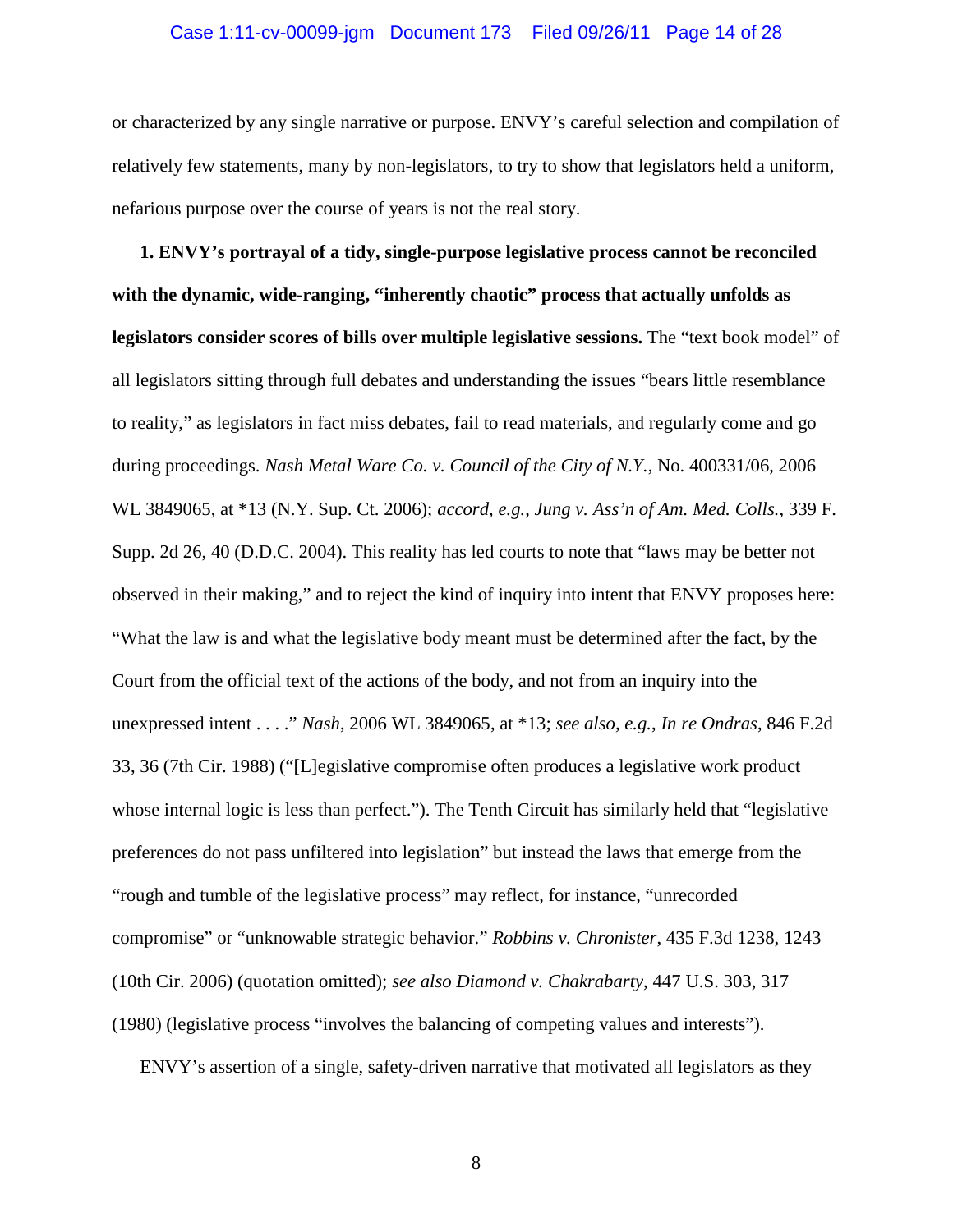#### Case 1:11-cv-00099-jgm Document 173 Filed 09/26/11 Page 15 of 28

deliberated and voted on bills from 2005-2010 (a period spanning six sessions and two elections) simply does not comport with the recognized reality of the legislative process. The real legislative process—which unfolds not just in recorded hearings but in unrecorded hallway and cafeteria conversations—cannot be neatly parsed to yield a single, fixed motive. *See* Tr. 296 (Speaker Smith: "State House is a fluid place, and so you talk to people in general, you run into people all the time"); Ex. 1380 at 35 (Meehan: lobbying takes place in corridors and cafeteria).

And even the recorded history has major gaps. The House does not record floor debates, which here included "strike-all" amendments and committee statements, *see* H.J. 1469-79 (May 31, 2005); H.J. 1378-84 (Apr. 27, 2006); H.J. 1477-87 (Apr. 25, 2008), and some Senate debates and House hearings are missing or incomplete, *see, e.g.*, S.J. 1275 (May 4, 2006) (unrecorded discussion of S.124); Ex. 413 at 9 (Disk 2008-106 "missing"); *compare* Ex. 207 at 1:16:00 *with* Ex. 208 at 0:00 (gap in testimony). *Cf. Dresser Indus. v. Underwriters at Lloyd's of London*, 106 F.3d 494, 497 n.1 (3d Cir. 1997) ("At best, the legislative history is incomplete and does little to illuminate the statute."); *Linquist v. Bowen*, 813 F.2d 884, 889-90 (8th Cir. 1987) (ascertaining "[legislative] intent from vague or missing legislative history would be hazardous at best").

While creating these transcripts and edited volumes of legislative history for trial contributes to an illusion of an organized, continuous process, the reality is that the legislators themselves had none of these newly created materials. To suggest, as ENVY does, that "the legislature" over a period of years "knew" something because it was said by a witness in a hearing is untenable. Tr. 832. Unlike an "authoritative" committee report, *Garcia v. United States*, 469 U.S. 70, 76 (1984), as was referenced in *PG&E*, which would have been presented to the *entire* Legislature, statements made in a hearing would have been heard by only the few legislators present legislators who may have been discussing something that did not end up in legislation, may have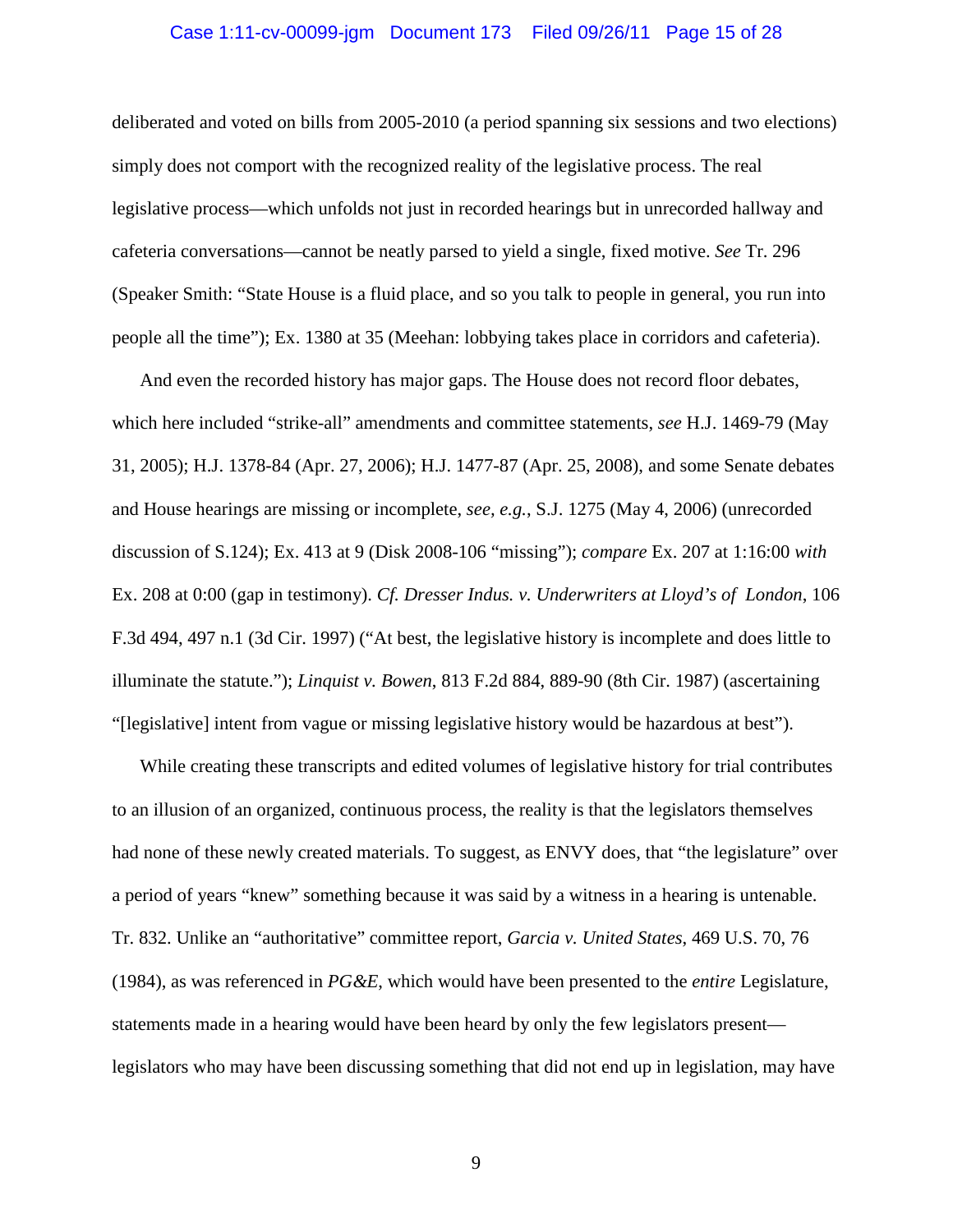disregarded the comments, or may not have been in the Legislature for later votes. ENVY's after-the-fact effort to connect up pieces of a 7-year record "is not legislative history. This is speculation at its airiest." *Latimer v. Sears Roebuck & Co.*, 285 F.2d 152, 156 (5th Cir. 1960).

### **2. ENVY relies on selected statements from the available record to draw unfounded,**

**sweeping conclusions of legislative pretext.** ENVY presents an unfair and incomplete view of

the legislative history by excerpting very short statements from a mere handful of individuals,

many of which are taken out of context. *Compare, e.g.*, Ex. 180E (Sen. Starr) *with* Ex. 180

(Track 7, 3:37) (Starr's full, pro-VY statement on economic development); Exs. 277A-E (short

excerpts from Sen. Shumlin) *with* Ex. 277 (Track 2, 3:40) (Shumlin's 8-minute explanation

based on 5 non-preempted reasons and the need to "move on to renewables"). To illustrate:

### **Act 74**:

- ENVY cites only pieces of 19 out of 38 committee hearings. Pls.' App. 1-34. The Legislature debated Act 74 for four months on over 40 occasions in four standing committees, one joint committee, and both chambers. App. 31-46. Around 118 hours of audio was recorded. Ex. 1035 at 1.
- ENVY's submission names only 11 legislators (it is not clear whether "unnamed" members are the same or different persons). Pls.' App. 1-34. But 32 legislators participated in committees of jurisdiction, and 145 voted on it.[6](#page-15-0) *See* S.J. 1321 (Jun. 3, 2005); H.J. 1469-78 (May 31, 2005).
- Of ENVY's 103 total cites, most: (i) are witness statements, including unaffiliated citizens (*e.g.*, Exs. 3C; 27A-H; 28A-C; 45A; 46A-D; 47A) and ENVY witnesses (Exs. 6A; 25F; 66B; 81A; 90A-B; 95A); or (ii) pertain to other issues (*e.g.*, Exs. 5A-F; 43A; 66C; 105A-C). Fewer than one-third involve legislator statements on safety-related matters, and those are frequently short single statements.

### **Act 160**:

 $\overline{\phantom{0}}$ 

• ENVY cites 42 excerpts, but only 18 involve legislators and safety. Pls.' App. 35-53. These snippets are drawn from over 35 hours of recorded hearings. Ex. 1035 at 2. The majority of the excerpted hearings occurred in Senate Finance before the House began its strike-all

<span id="page-15-0"></span><sup>6</sup> The Senate and House committees have 5 and 11 members, respectively. For House Natural Resources, many of ENVY's quotes are from just one member. *See* Exs. 15A, 24A, 25C, 50A, 70B, 70C, 85A. In the Senate floor debate, ENVY cites only 3 out of 27 voting senators. Pls.' App. 32-34; S.J. 1321 (Jun. 3, 2005).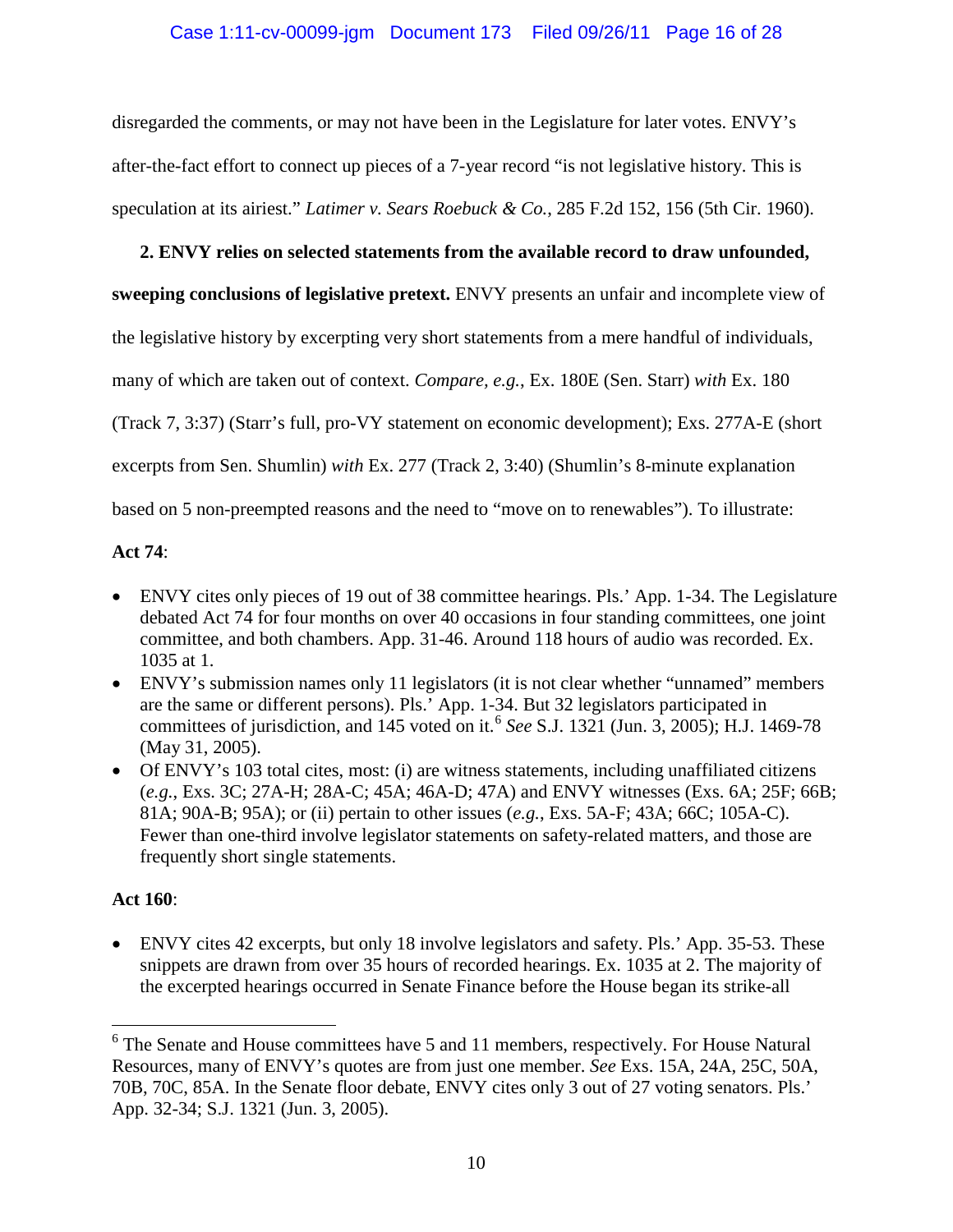amendment that substantially changed the Act. *See id.*; H.J. 1378-84 (Apr. 27, 2006).

- ENVY's submission names only 5 legislators. Pls.' App. 35-53. But 16 members participated in committees of jurisdiction, and 156 members voted on Act 160. App. 150-58; S.J. 322-26 (Mar. 14, 2006); H.J. 1378-84 (Apr. 27, 2006).
- ENVY cites *no* Senate floor debate, yet 26 senators voted. S.J. 322-26 (Mar. 14, 2006).

### **Act 189**:

 $\overline{\phantom{0}}$ 

- ENVY cites 15 of 32 hearings over a four-month period. Pls.' App. 54-86; Ex. 1168.
- Of ENVY's 97 cites, nearly all are short snippets, and fewer than half involve legislators and safety-related issues. Almost one-third (27 cites) involve 3 witnesses talking to legislators on March 25 and 26, 2008, more than 10 weeks before the Act passed. Pls.' App. 65-75.
- ENVY quotes just 5 senators from 1 day of floor debate, out of 27 voting senators and 3 days of debate. Pls.' App. 60-62; Defs.' App. 256; S.J. 302-03 (Mar. 12, 2008). ENVY quotes just 3 House members by name (others are unnamed) out of 127 voting members and 16 committee members. Pls.' App. 63-86; Defs.' App. 256; H.J. 1477-87 (Apr. 25, 2008).

Act 160 is the primary law that ENVY challenges, yet ENVY does not provide a single floor

debate cite. Instead ENVY draws on committee discussions that involved 16 legislators. The

only statement of legislative intent that the Court knows was presented to the other 140

legislators who voted on Act 160 is the text of that act, which ENVY asks this Court to ignore.<sup>[7](#page-16-0)</sup>

Further, ENVY's "safety" cites generally prove little. Many show legislators ascertaining the

bounds of their jurisdiction. *See, e.g.*, Exs. 24A, 25B-D, 50A, 101B (Act 74); Exs. 130D, 134A,

136A, 144B-C, 154C (Act 160); Exs. 183A, 183F-G, 183J, 185D, 186E, 195A, 195C, 211A,

219A (Act 189). ENVY emphasizes comments about types of dry cask storage in Act 74

hearings, *see, e.g.*, Ex. 119B, but the Act says nothing about that, making those comments

irrelevant. And the Legislature cannot be faulted for discussions of safety prompted by ENVY's

<span id="page-16-0"></span> $<sup>7</sup>$  Although Act 160 contains a reference to "public health," the State has briefed why that term</sup> should not be interpreted to mean radiological safety, *e.g.*, Doc. 143 at 10-11, and ENVY itself has acknowledged that there are non-preempted public health matters associated with the State's regulation of VY. Tr. 358 (Thayer testimony regarding VY environmental permits, including thermal discharge permit); Ex. 1006 (listing of permits); *see also, e.g.*, 42 U.S.C. § 7412(d)(9) (allowing states to adopt "more stringent" standards for "emissions of radionuclides"); 10 C.F.R. § 50.47(a)(2) (recognizing states' role in emergency preparedness).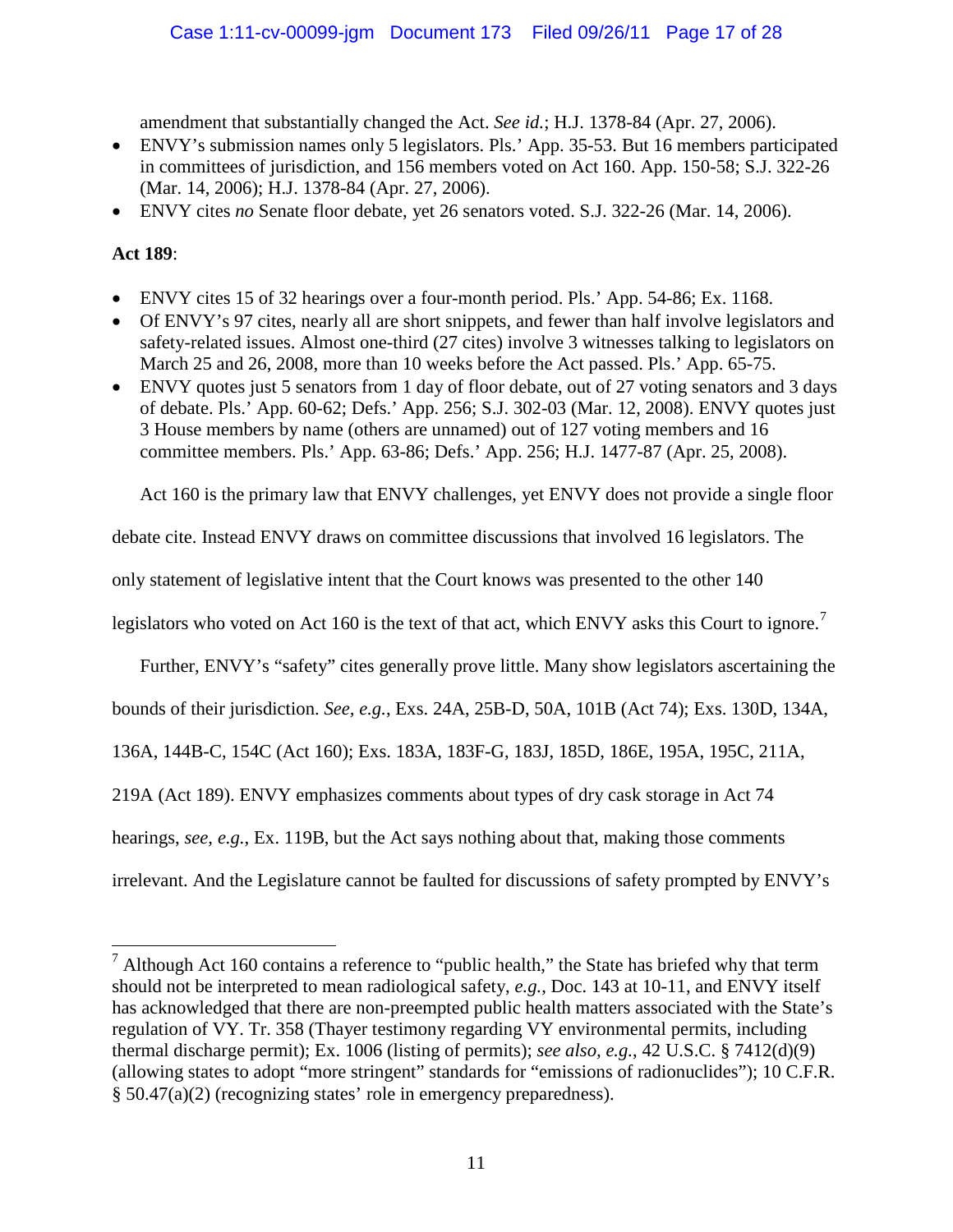#### Case 1:11-cv-00099-jgm Document 173 Filed 09/26/11 Page 18 of 28

own direction—when legislators said not to talk about it. *See* Ex. 1277 at 3; *see also* Exs. 1366; 1365 at 5, 15; 1272. Considered in context, as it must be, ENVY's submission cannot displace the presumption that text, not legislative history, is the best evidence of legislative intent.

**B. ENVY's contemporaneous documents, including Mr. Hébert's 2010 internal memo, contradict ENVY's assertion that the Vermont Legislature was driven by safety concerns.** Executive VP Curt Hébert's May 2010 memo to Entergy's CEO is telling evidence that Vermont legislators were not focused on radiological safety. Mr. Hébert's memo describes seven major challenges facing ENVY, including "Legislative Control over VY License Renewal." Ex. 1251; Ex. 1379 at 50-52. Mr. Hébert testified that the challenge for such approval stemmed from deep negative public opinion, which he attributed to "the testimony, the tritium leak, the [Enexus] spin, miscommunication, lack of communication, lack of timely communication." Ex. 1379 at 96. Nowhere in the memo do the words "safety" or "radiological safety" appear, and the memo does not say that Mr. Hébert or anyone else believed that Vermont legislators and Governor Douglas were acting on a hidden agenda of nuclear safety. Ex. 1379 at 192-95; Ex. 1251.<sup>[8](#page-17-0)</sup> Indeed, rather than suggesting that legislators' concerns were a "pretext" for safety, the memo addresses strategies to rebuild confidence in ENVY, including "taking full responsibility for Entergy and VY's missteps," and improving communications with key officials. Ex. 1251 at 2-3.

Contrary to ENVY's newfound "pretext" theory, this internal memo to Entergy's CEO in 2010 confirms that ENVY believed the Vermont legislature was motivated by legitimate, nonpreempted concerns about VY. And other ENVY documents and statements are similarly

ı

<span id="page-17-0"></span><sup>&</sup>lt;sup>8</sup> Although Mr. Hébert stated that he believed safety was "implicit" in the tritium leak, his memorandum says nothing about safety. It cites the tritium leak as calling "Entergy and VY's competence into question," which Mr. Hébert defined as the ability to run the plant in an "open and transparent" fashion, and causing Entergy's allies to be intimidated by the "tide of negative news." Ex. 1379 at 75-76; Ex. 1251 at 1.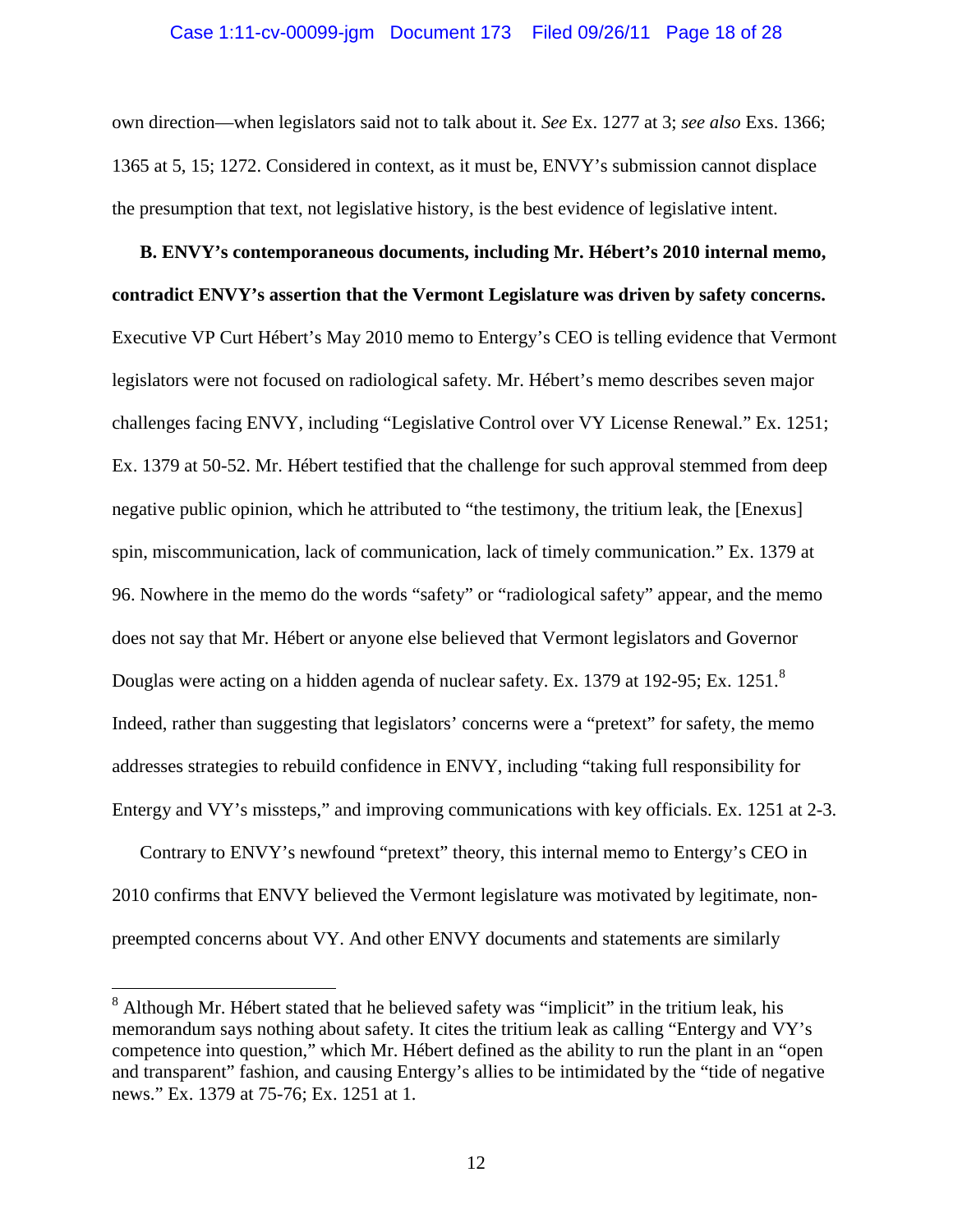### Case 1:11-cv-00099-jgm Document 173 Filed 09/26/11 Page 19 of 28

inconsistent with ENVY's claim of pretext.<sup>[9](#page-18-0)</sup> In short, ENVY has consistently acknowledged that the Legislature has taken a legitimate role in its regulation of VY. *See, e.g.*, App. 84 (Act 74 testimony: "legislature needs to be involved in that future decision about Vermont's energy mix"); Ex. 364 (ENVY "likes" Act 160 and "commend[s] the Legislature" for "fully addressing the question of Vermont's future energy supplies"); Ex. 417 (2008 email from ENVY's lobbyist: "the legislative intent of [Act 189] was all about reliability of the plant, not safety").

### **III.The State has not violated the Federal Power Act or the Dormant Commerce Clause.**

Conceding that ENVY's offering, and some legislators' consideration of, PPAs with in-state utilities is "not preempted under *PG&E*," Tr. 620-21, ENVY argues that the State coerced such PPAs in violation of the Federal Power Act (FPA) and the Dormant Commerce Clause. Not so.

**A. ENVY's FPA claim** is premised on its assertion that "the 'favorable' rates Vermont seeks to extract would differ from rates arrived at through arms-length negotiations," allegedly in violation of the market-based rate ENVY has on file with FERC. Doc. 144 at 24. This argument fails, first, because ENVY has no evidence that the State coerced it into departing from its filed rate. In the wholesale-power market, only FERC may set aside or revise *filed* rates. *See, e.g.*, *Miss. Power & Light Co. v. Miss. ex rel. Moore*, 487 U.S. 354, 374 (1988). But here, ENVY's market-based rate tariff says only that sales "shall be made at rates established by agreement between the purchaser and Entergy Nuclear VY." Ex. 1030 at 2. Because ENVY's filed rate does not dictate any specific rate, an effort by the State to seek a "favorable rate" through negotiations would not suggest, much less prove, a state-directed *departure* from ENVY's filed market-based

ı

<span id="page-18-0"></span><sup>&</sup>lt;sup>9</sup> See, e.g., Ex. 1230 (Thayer's 2008 letter, after Acts 74 and 160, recognizing legislators' concern with Vermont's energy future); Ex. 1208 (Thayer's 2009 letter promising a PPA); Ex. 1277 at 3 (2005 email acknowledging legislative committees "have asked that safety not be discussed"); Ex. 1278 (2006 email noting that Legislature's Act 160 review is similar to PSB); Ex. 1279 (2008 email noting legislative concerns "were not about safety"); Ex. 1380 at 17-21, 81-82, 122, 127.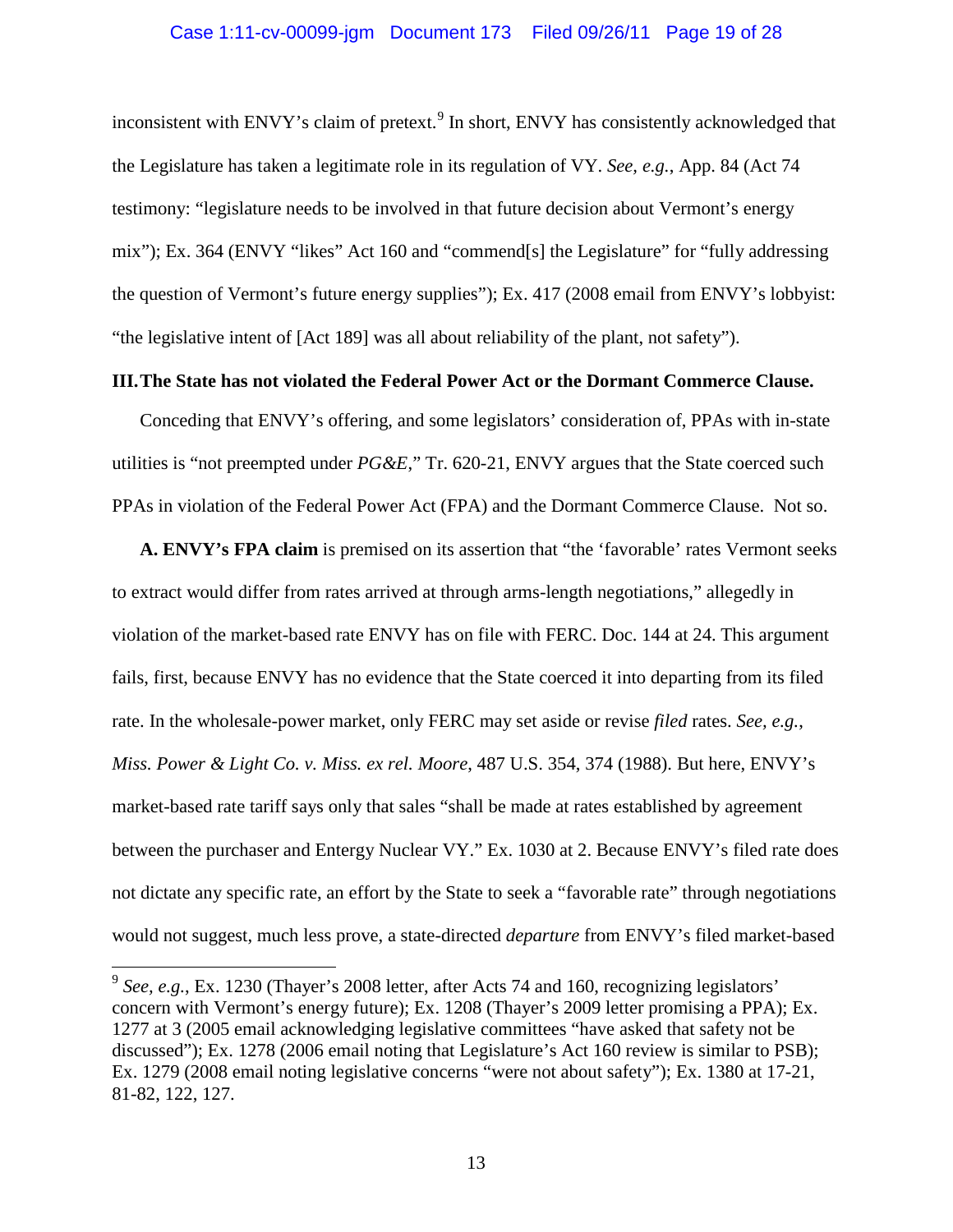#### Case 1:11-cv-00099-jgm Document 173 Filed 09/26/11 Page 20 of 28

rate. The filed rate contemplates a negotiated rate, and ENVY concedes that "the State is free to negotiate for favorable power rates. Of course it is. Of course it is." Tr. 843-44.

In any event, the evidence undermines ENVY's claim that it was being coerced to agree to a "below-market" rate. The lowest price ENVY ever offered Vermont utilities in a proposed PPA was higher than the price Green Mountain Power obtained in the first year of an arms-length PPA with a New Hampshire plant. *See* Ex. 1050 at ¶¶ 3-4 (citing Exs. 1068 and 1069). Further, ENVY never reached a PPA, and Mr. Potkin testified that PPA negotiations fell apart because the utilities were insisting that ENVY sell the plant, not because of the price. Tr. 142. Mr. Potkin also explained other aspects of these complex negotiations, including ENVY's desire to end its revenue-sharing agreement with the utilities. Tr. 113-16, 140-44. The record suggests only that ENVY and the utilities both bargained extensively and never reached a final agreement.

Given all of this, it is not surprising that ENVY offered no concrete evidence of what a "favorable" or "below-market" rate might be in this case, let alone how such a rate would depart from its filed rate or "differ from rates arrived at through arms-length negotiations." Doc. 144 at 23. This failure in itself is fatal to ENVY's claim. *See, e.g.*, *Cogen. Ass'n of Cal. v. FERC*, 525 F.3d 1279, 1283 (D.C. Cir. 2008) (prices in power markets can be established only by expert testimony on a litany of intricate factual matters).

Second, ENVY cannot point to any statute, regulation, or ruling requiring ENVY to provide "below-market" or "favorable" rates for Vermont utilities. It is undisputed that it was the utilities—not the State—who negotiated the PPAs. Tr. 141-43. ENVY concedes that no one from the State ever told ENVY what it *had* to charge purchasers. Tr. 136-37. In fact, ENVY at times was disgruntled by the State's *lack* of involvement in PPA negotiations. *See* Ex. 1379 at 130:8- 12 (Hébert: ENVY favored Governor stepping in to compel Vermont utilities to agree to PPA).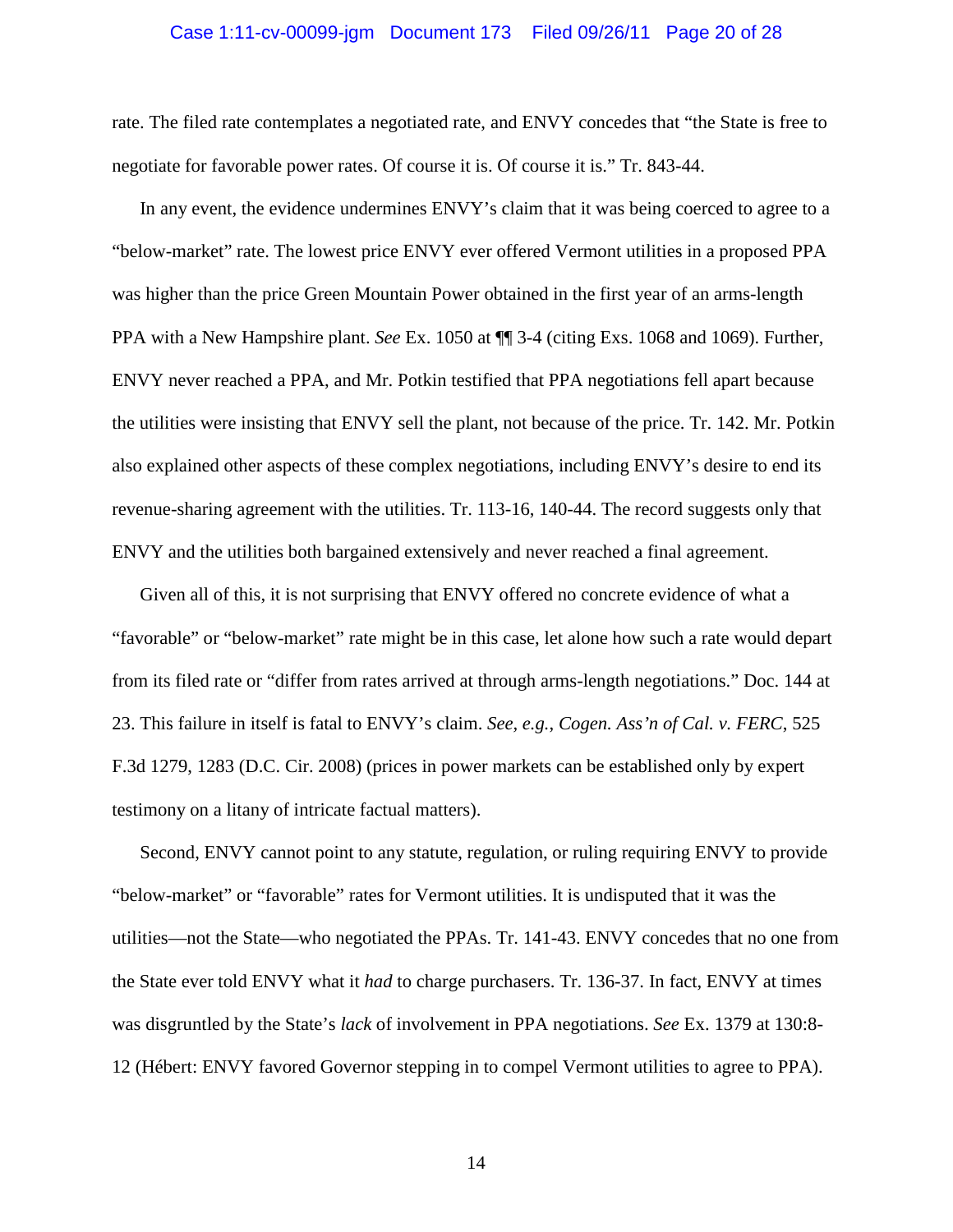### Case 1:11-cv-00099-jgm Document 173 Filed 09/26/11 Page 21 of 28

**B. ENVY's Dormant Commerce Clause claim** fails for similar reasons: ENVY has not shown it was required to provide a "below-market" PPA, and even if state officials were seeking a favorable PPA, a state "may seek low prices for its residents" without violating the Dormant Commerce Clause. *Brown-Forman Distillers Corp. v. N.Y. State Liquor Auth.*, 476 U.S. 573, 582-83 (1986). What the State may not do is regulate "out-of-state transactions"; Vermont "may not project its legislation into other States by regulating the price to be paid for [goods] in those States." *Id.* (quotation and alteration marks omitted). ENVY identifies no out-of-state transaction alleged to have been regulated—or even influenced—by the State. Mr. Potkin said Vermont never required ENVY to sell power, at any price, to a purchaser outside the State, and that negotiations with such purchasers would be subject solely to free-market influences. Tr. 152-53. ENVY has no Dormant Commerce Clause claim on these facts. *Cf. Exxon Corp. v. Maryland*, 437 U.S. 117, 127-28 (1978) (holding that Dormant Commerce Clause "protects the interstate market, not particular interstate firms, from prohibitive or burdensome regulations").

#### **IV.Equity provides a complete defense to ENVY's claims.**

**A. Waiver.** The Court should reject ENVY's effort to avoid its knowing and voluntary 2002 waiver. *See* Ex. 361 at ¶ 12. Preemption claims are waivable. *See, e.g.*, *Bath Petroleum Storage, Inc. v. Sovas*, 155 Fed. Appx. 23, 24-25 (2d Cir. 2005) (holding that plaintiff "waived the right to assert a preemption defense" by entering into a consent order with a state agency and thereby "agreeing to [the state agency's] jurisdiction"). Here, ENVY has long represented that it would engage in the process to obtain a CPG for continued operation of its facility, and that it would not raise a preemption challenge to that process. *See* Doc. 143 at 18-25 and exhibits cited therein. Equity and fairness require that ENVY be held to its promises—promises the State relied on in granting ENVY numerous regulatory benefits over the last decade. *Id.*

Numerous other cases recognize that preemption claims may be waived through litigation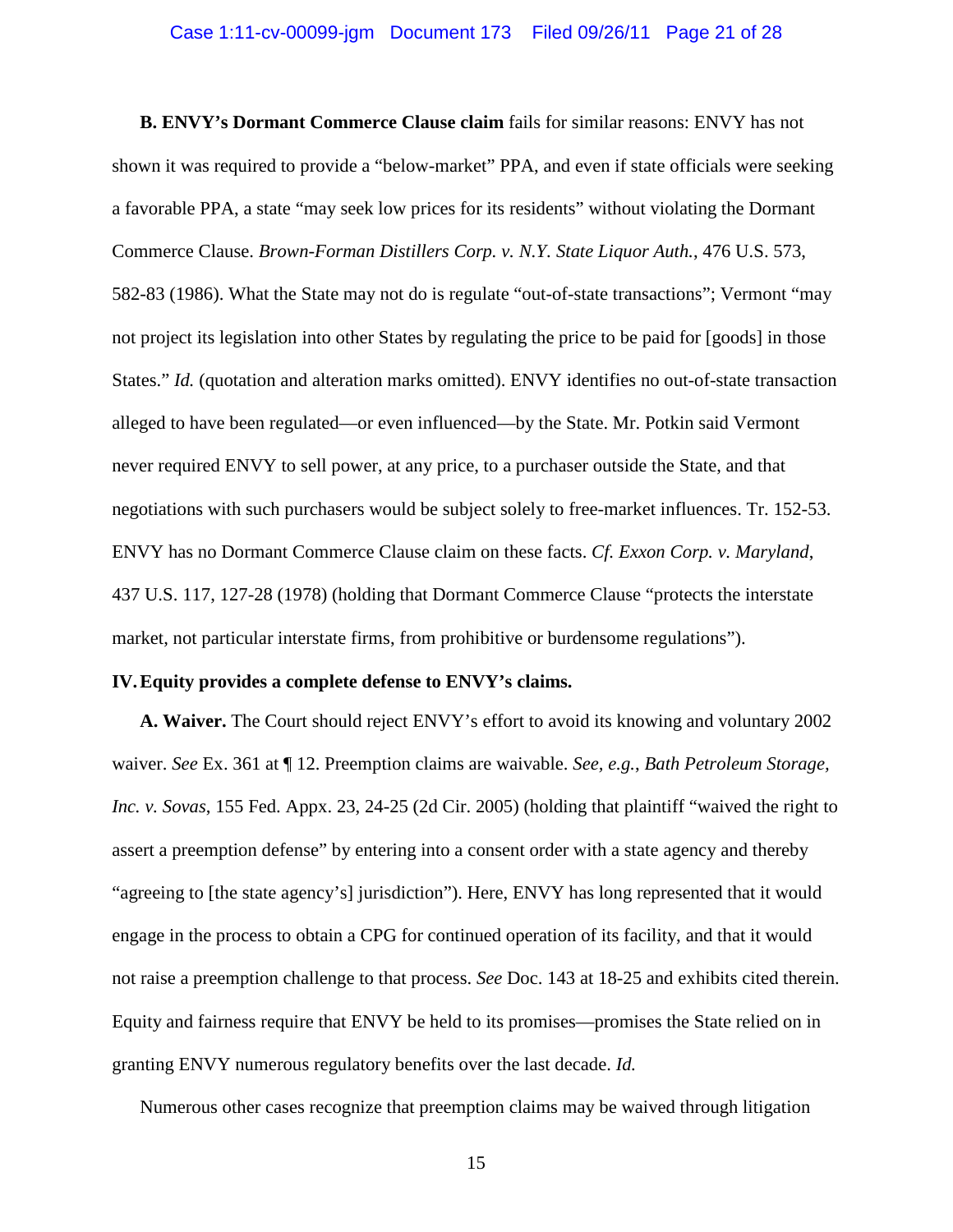#### Case 1:11-cv-00099-jgm Document 173 Filed 09/26/11 Page 22 of 28

conduct. *See, e.g.*, *Dorado Beach Hotel Corp. v. Union de Trabajadores*, 959 F.2d 2, 5-6 (1st Cir. 1992) (claim waived by conduct, where party participated fully in state processes without raising preemption); *Violette v. Smith & Nephew Dyonics, Inc.*, 62 F.3d 8, 10-12 (1st Cir. 1995) (defendant waived preemption claim under Federal Food, Drug and Cosmetic Act "by raising it substantively for the first time after trial"); *Sweeney v. Westvaco Co.*, 926 F.2d 29, 37-41 (1st Cir. 1991) (preemption claim waived where not raised until motion for judgment notwithstanding verdict); *Dueringer v. Gen. Am. Life Ins. Co.*, 842 F.2d 127, 130 (5th Cir. 1988) (defendant "neglected this [preemption] defense too long to raise the issue first on appeal"). If a party can waive a preemption claim by inadvertently failing to raise it in a timely manner, it follows *a fortiori* that the party can *expressly* agree to waive such a claim—as ENVY did here.

**B. Estoppel, laches, and unclean hands** are also valid and complete defenses to ENVY's claims. The following points supplement the State's previous briefing on these defenses.

1. Evidence at trial confirms that ENVY made a knowing, deliberate decision not to challenge Act 74 in 2005, *e.g.* Tr. 346, and ENVY has yet to explain why its years-long delay in asserting its challenges to Acts 74 and 160 should be excused, given the prejudice to the State.

2. The State's equitable estoppel defense is further supported by ENVY's public statements regarding Act 74, *see* Ex. 1019 at 21, and Act 160, *see* Ex. 364, and its 2008 acknowledgement both that the Legislature would decide VY's continued operations and that such a decision was part of the Legislature's planning for Vermont's energy future, *see* Ex. 1230.

3. If ENVY had told the Court of Federal Claims what it argues to this Court now—namely, that Act 74 is clearly preempted—ENVY may not have obtained a substantial money judgment from that court. Judicial estoppel bars this effort to change litigating positions.

4. Bringing a claim based on safety when ENVY inserted safety into discussions despite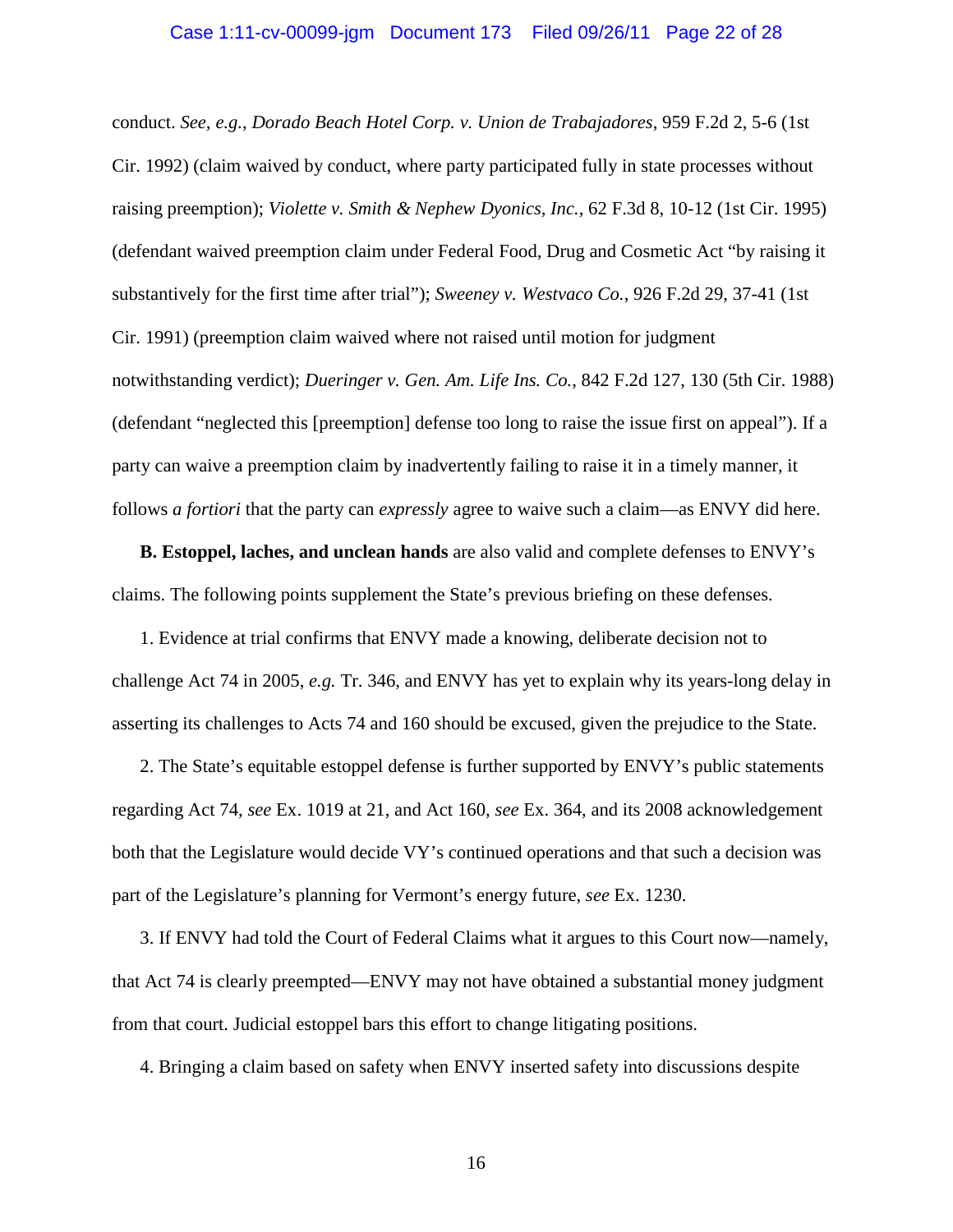### Case 1:11-cv-00099-jgm Document 173 Filed 09/26/11 Page 23 of 28

legislators requesting that ENVY not talk about it, Ex. 1277 at 3, is further evidence of ENVY's unclean hands. *See also* Exs. 1366; 1365 at 5, 15; 1272.

### **V. A decision by the Court invalidating Acts 74, 160, and 189 would not affect other, unchallenged bases for PSB and state authority over ENVY and VY.**

**A. ENVY is subject to PSB jurisdiction,** *see* **Vt. Stat. Ann. tit. 30, § 203, and accordingly must have a certificate of public good issued under §§ 231 and 248.** These requirements predate Acts 74 and 160 and apply to power plants generally. Act 160 amended § 248 to add the requirement for legislative approval in § 248(e)(2). Even if Act 160 is invalidated, however, the PSB retains jurisdiction under Title 30, §§ 203, 231, and 248(a)-(b).

ENVY's present § 231 CPG expires on March 21, 2012, and it cannot continue operations unless the PSB "finds that the operation of such business will promote the general good of the state" and grants a new or renewed CPG. Vt. Stat. Ann. tit. 30, § 231(a). Once a CPG is issued, the PSB may revoke it for good cause. *Id.* ENVY concedes that it must also have a valid CPG under Title 30, § 248(a)-(b). Tr. 680:14-20; Ex. 1012. To grant a § 248 CPG, the PSB must find that VY's continued operation promotes the general good of the State, § 248(a), and make specific findings set forth in § 248(b). The PSB's review under § 248(b)(5) considers compliance with non-preempted state environmental regulations. *See generally, e.g.*, *supra* 11 n.7. An improvement or modification to a facility also triggers jurisdiction under § 248, as ENVY has recognized many times in the past. *See* Exs. 1286-1295 (petitions, nearly all of which cite § 248, among others, as providing jurisdiction); Tr. 330-35 (PSB approved ENVY's petitions).

**B. Because § 248(e)(2) was added by a separate enactment in Act 160, it is severable from the remainder of § 248.** Act 160 added §§ 248(e)(2) and 254—provisions that are severable from the pre-existing provisions of § 248. "The determinative state law question regarding separability is whether the legislature would have enacted the statute without the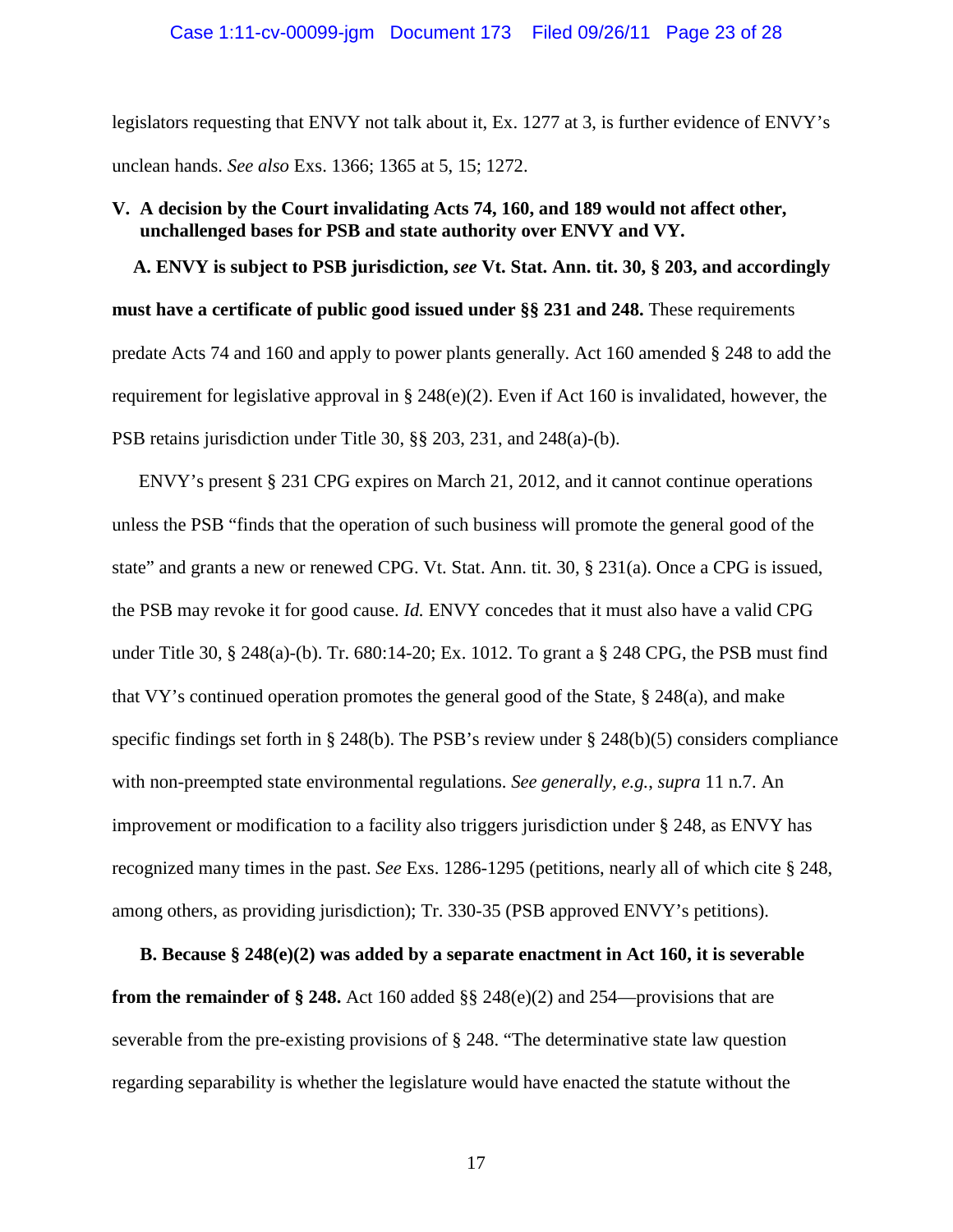#### Case 1:11-cv-00099-jgm Document 173 Filed 09/26/11 Page 24 of 28

invalid portion." *Bagley v. Dep't of Taxes*, 500 A.2d 223, 226 (Vt. 1985); *see also* Vt. Stat. Ann. tit.1, § 215 (severability provision); *Rockwood v. City of Burlington*, 21 F. Supp. 2d 411, 423-24 (D. Vt. 1998). Here, where § 248 predates the challenged amendment in Act 160, there can be no doubt that the Legislature would have intended the pre-existing provisions of the statute to remain in place if the amendment were struck. *See, e.g.*, *State ex rel. Spire v. Strawberries, Inc.*, 473 N.W.2d 428, 434-35 (Neb. 1991) (provision severable when added to amend existing code).

# **C. If the Court invalidates the provision of Act 74 that adds Vt. Stat. Ann. tit. 10, § 6522, that holding would not affect the pre-existing, separate provisions of Title 10,**

**Chapter 157.** Act 74 amended Chapter 157 (§§ 6501-6524) of Title 10. Section 6501, enacted in 1977, required then and still requires legislative approval for any "facility for deposit, storage, reprocessing or disposal of spent nuclear fuel elements or radioactive waste material." It exempts temporary storage by "Vermont Yankee Nuclear Power Corporation . . . at its present site," *id.*, an exemption that under state law does not apply to ENVY. In this lawsuit, ENVY challenges as preempted the provision of Act 74 that adds § 6522—a provision that both allowed the PSB to grant a CPG to ENVY for storage of VY's spent fuel for operations through March 21, 2012, and specified that storage of spent fuel for operations after March 21, 2012, required further legislative approval. These parts of § 6522 (as added by Act 74) "are 'so connected together in meaning that it cannot be presumed the Legislature would have passed the one without the other.'" *Rockwood*, 21 F. Supp. 2d at 424 (quoting *State v. Scampini*, 59 A. 201, 211 (Vt. 1904)). ENVY has not suggested otherwise. Thus, if the Court invalidates Act 74 as preempted, then nothing in § 6522 will have any remaining force or effect. Such a holding regarding Act 74 would not, however, affect § 6501, as adopted in 1977, which bars any storage of spent fuel absent legislative approval. To date, ENVY has made no claim that  $\S$  6501 is invalid; its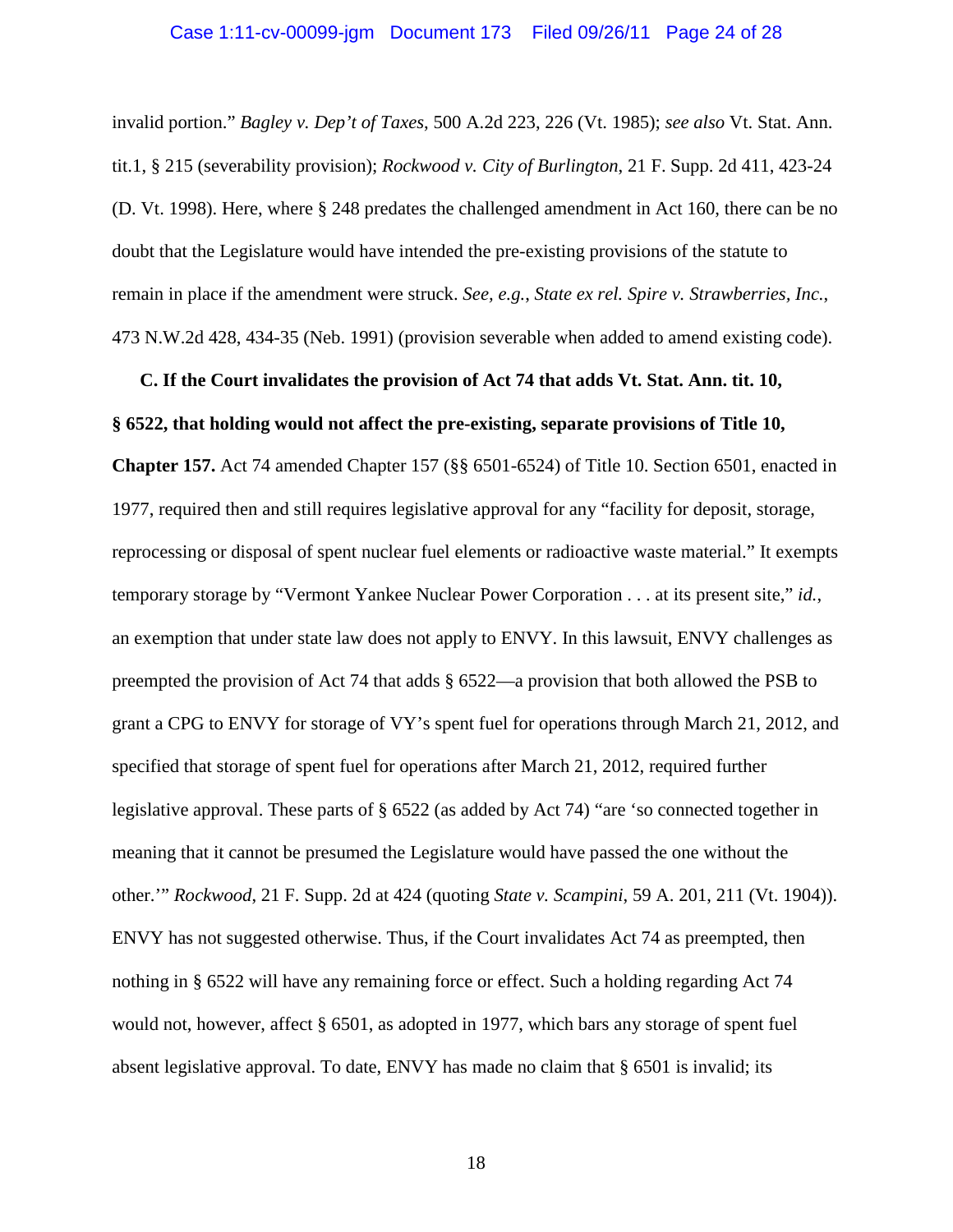#### Case 1:11-cv-00099-jgm Document 173 Filed 09/26/11 Page 25 of 28

preemption arguments at trial focused entirely on the alleged bad motives of the Legislature beginning in 2005. Nor could ENVY make a successful challenge to the 1977 law, given *PG&E*'s holding that states may restrict or ban nuclear power based on economic concerns related to storage of spent nuclear fuel. Indeed, states commonly restrict or ban such storage. *See, e.g.*, Del. Code Ann. tit. 16, § 7417; Me. Rev. Stat. Ann. tit. 35-A, § 4371; Minn. Stat. Ann. § 116C.72; N.D. Cent. Code § 23-20.2-09.

Thus, even if ENVY prevails on its claims in this case, it still cannot store spent nuclear fuel at the site absent further legislative approval.

**D. ENVY has continuing obligations under the 2002 MOU, the 2005 MOU, and other agreements with the State and is subject to regulation by other state agencies, including the Department of Health and the Agency of Natural Resources.** Because ENVY here challenges only Acts 74, 160, and 189, *see* Doc. 144 at 25, these other, unchallenged obligations would be unaffected by any decision in this case.

**E. The Court should not attempt to direct or limit the proceedings of the PSB under §§ 231 and 248(a)-(b).** Even if the Court finds that Act 160 (adding §§ 248(e)(2) and 254) is preempted, the PSB should not be enjoined in any way. Not least, ENVY has "expressly and irrevocably agree[d]" that the PSB has jurisdiction over its continued operation and waived any claim that federal law preempts that jurisdiction. Ex. 361 at ¶ 12.

Even if that were not so, the Court has no basis to, and should not, interfere in the PSB's proceeding. Injunctive relief must be "narrowly tailored to fit specific legal violations." *City of N.Y. v. Mickalis Pawn Shop, LLC*, 645 F.3d 114, 144 (2d Cir. 2011) (quotation omitted). Despite its unsupported assertion that the PSB is "tainted," ENVY produced no evidence of "specific legal violations" by the PSB, and thus the record cannot support injunctive relief directed at that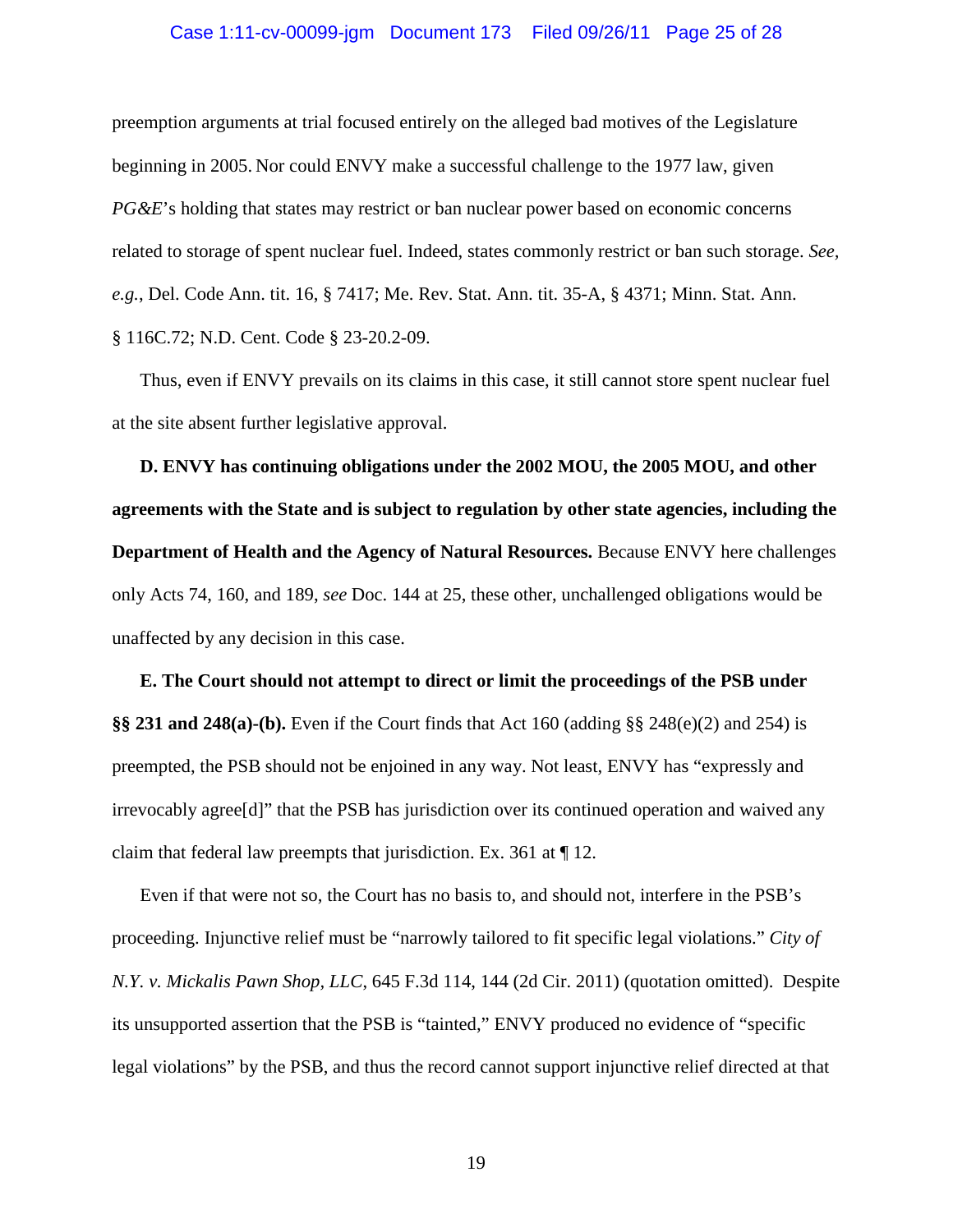#### Case 1:11-cv-00099-jgm Document 173 Filed 09/26/11 Page 26 of 28

adjudicative body. Moreover, comity and federalism caution against injunctive or declaratory relief directed at the PSB, which is a quasi-judicial body equivalent to a state court and subject to appellate review. Especially given these safeguards, the Court should presume that the PSB will base its decision on non-preempted grounds. *See, e.g.*, *Kerr-McGee Chem. Corp. v. City of W. Chi.*, 914 F.2d 820, 827 (7th Cir. 1990) (refusing to "pile one speculation upon another" to conclude that local officials will act in preempted manner in the future); *Me. Yankee Atomic Power Co. v. Bonsey*, 107 F. Supp. 2d 47, 55-56 (D. Me. 2000) (recognizing "plaintiff has reason to be concerned" but denying injunctive relief because "[i]t has not been shown at this juncture that the state has acted, or intends to act beyond the scope of its legitimate authority").

Further, the PSB proceeding involves a dozen or more parties who have conducted discovery, hearings, and briefing, and have addressed many issues unrelated to preemption. In denying intervention in this case to a party to the PSB proceeding, the Court noted that the party's right to participate in the PSB proceeding was not at issue or "likely to be impaired" by the Court's ruling. Doc. 60 at 2.

For these reasons, the Court should not order a new docket or issue any other instructions to the PSB.

#### **CONCLUSION**

The presumption against preemption of state law is a "cornerstone[]" of preemption jurisprudence. *Wyeth v. Levine*, 120 S. Ct 1187, 1194-95 & n.3 (2009). ENVY has not come close to meeting its heavy burden of showing that federal law displaces Vermont's authority to choose not to approve the continued operation of VY. The Court should accordingly enter judgment for the State.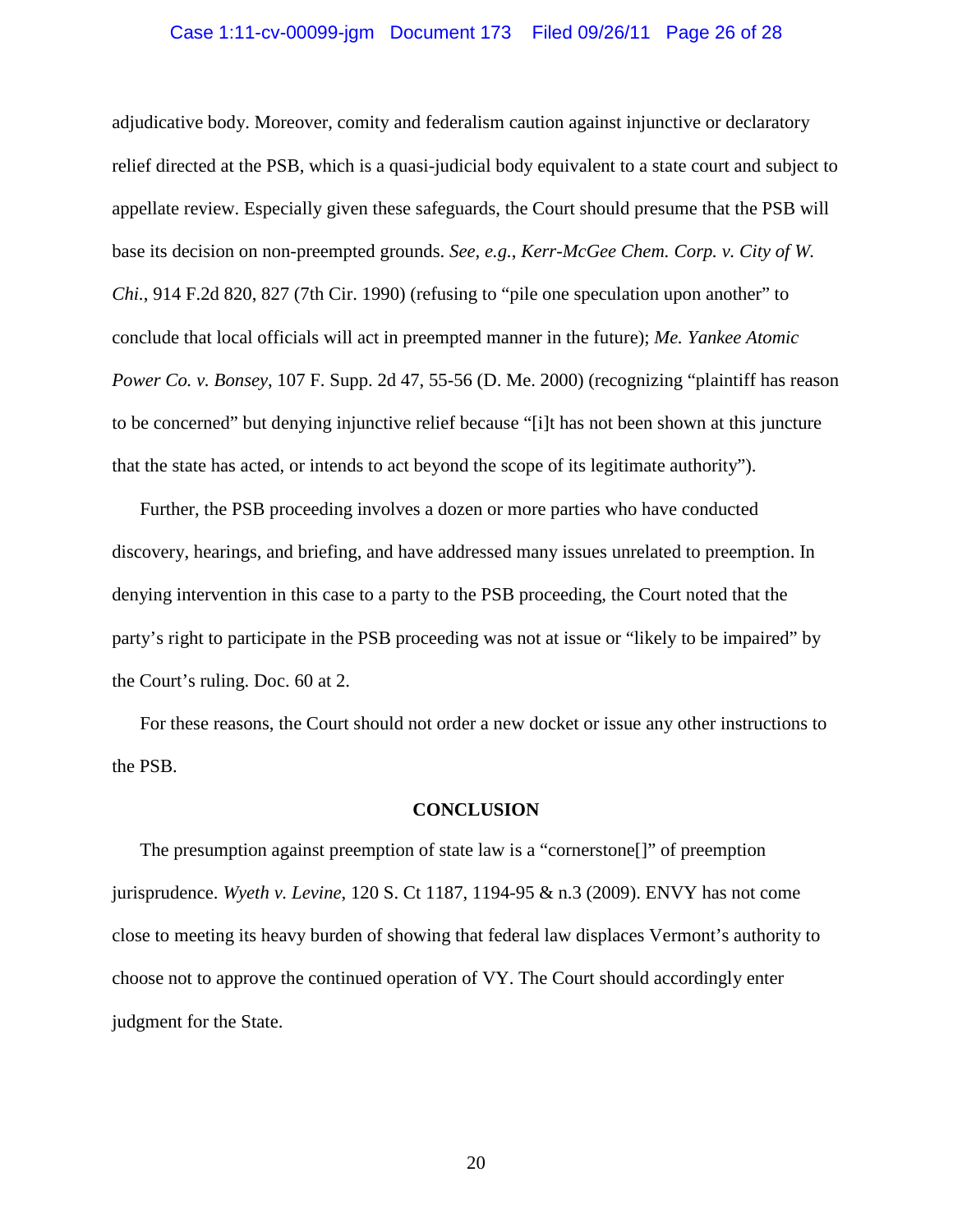Dated September 26, 2011, at Montpelier, Vermont.

STATE OF VERMONT WILLIAM H. SORRELL ATTORNEY GENERAL

David C. Frederick Scott H. Angstreich Jeffrey M. Harris Kellogg, Huber, Hansen, Todd, Evans & Figel, P.L.L.C. 1615 M Street, N.W., Suite 400 Washington, D.C. 20036 (202) 326-7900 dfrederick@khhte.com sangstreich@khhte.com jharris@khhte.com

*Of Counsel*

By: /s/ *Scot L. Kline* Scot L. Kline Bridget C. Asay Michael N. Donofrio Kyle H. Landis-Marinello Assistant Attorneys General Justin E. Kolber Special Assistant Attorney General Office of the Attorney General 109 State Street Montpelier, VT 05609-1001 (802) 828-3171 skline@atg.state.vt.us basay@atg.state.vt.us mdonofrio@atg.state.vt.us kylelm@atg.state.vt.us jkolber@atg.state.vt.us

 *Attorneys for Defendants*